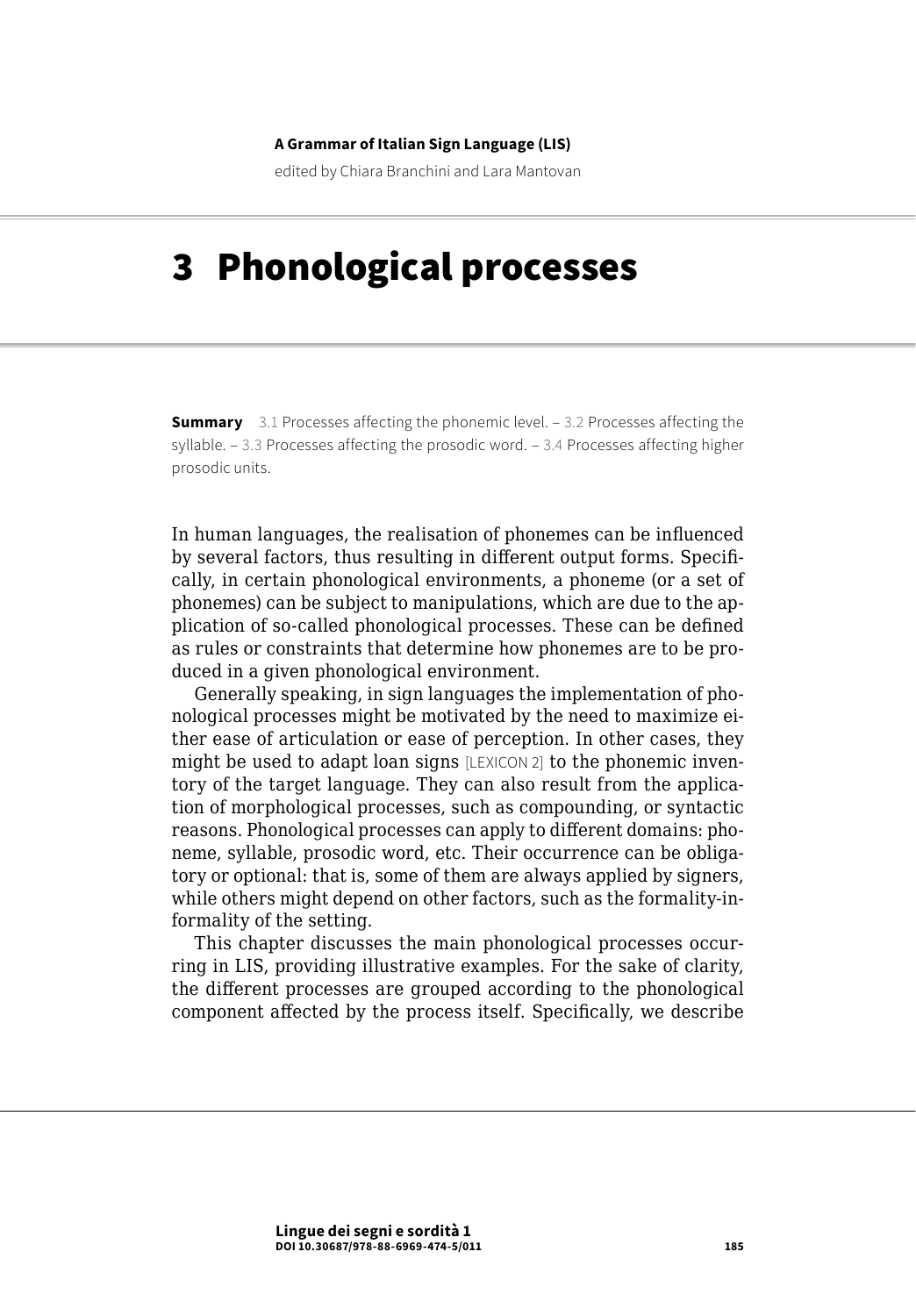<span id="page-1-0"></span>processes affecting the phonemic level [PHONOLOGY 3.1], syllable [PHO-NOLOGY 3.2], prosodic word [PHONOLOGY 3.3] and higher prosodic units [PHONOLOGY 3.4]. Note that this chapter mainly concentrates on those phonological processes occurring in the synchronic grammar, shared by LIS signers at present.

## **3.1 Processes affecting the phonemic level**

This section presents those phonological processes affecting the shape of the smallest phonological unit, the phoneme. In LIS, we find five classes of phonemes (also called phonological parameters): handshape, orientation, location, movement, and non-manual markers [PHONOLOGY 1]. Each of them can be affected by phonological processes. Here we illustrate assimilation, coalescence, movement reduction and extension, weak hand drop, handshape drop, nativisation, and metathesis.

## **3.1.1 Assimilation**

Assimilation is a process by which a sign takes on (i.e. assimilates) one or more features of a phoneme belonging to a neighbouring sign. This phonological process can affect all phonological parameters of a sign. The most typical case is handshape assimilation, which occurs when the handshape of a sign becomes more similar to the handshape of a sign close to it. Below, we can observe an example of assimilation.

 $YEAR^{\wedge}$ ONEFOGGIA IX<sub>1</sub> COMMUTE 'I commuted to Foggia for one year.'

The first-person pronoun ( $\text{ix}_1$ ) is not produced with its canonical handshape (extended index finger), but with the handshape of the following sign (flat open  $4$  in the sign commute). In this example, assimilation operates backwards because the handshape of commute influences the handshape of the preceding sign. This process is known as regressive (or anticipatory) assimilation.

Assimilation can also occur in the opposite direction. When the change operates forwards, it is called progressive (or perseverative) assimilation. It is exemplified below.

WORK CONTINUE SO FAR 'I have kept working.'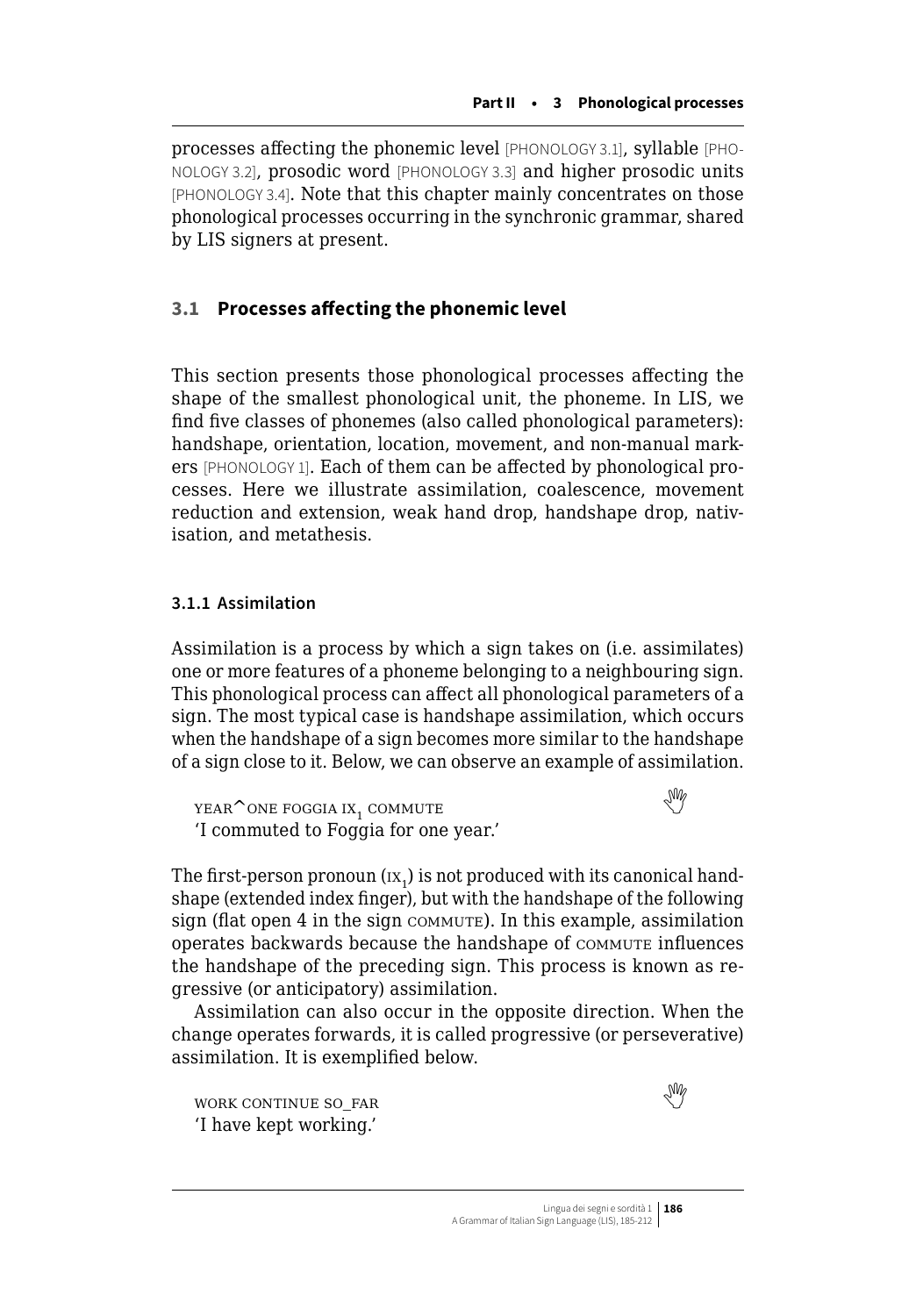In the example above, the symmetrical two-handed sign so\_far is not produced with its canonical handshape (extended index finger), but with the handshape of the preceding sign (extended 5 in the sign continue).

Another possibility is the so-called bidirectional assimilation, a combination of progressive and regressive assimilation. In this case, both the preceding and the following forms exert an influence on the form undergoing assimilation.

FUTUREIX, COMMUTE BE\_FED\_UP 'In the future, I'll be fed up to commute.'

In this example, the first-person pronoun  $\overline{(\text{ix}_1)}$  is not produced with its canonical handshape (extended index finger), but with the handshape of both the preceding and following signs (FUTURE and COMmute are articulated with flat open 4).

It is important to notice that assimilation can be total or partial. In total assimilation, all features of the neighbouring form are copied. By contrast, in partial assimilation, only some features are copied. To see the difference between these two types of assimilation, we observe different realisations of INTELLIGENT. This is a compound sign formed by the sign HEAD and a Y-handshape classifier conveying the concept of a large amount. In its original form, the first part of the compound is articulated with extended index finger, as shown below.



intelligent (citation form) (recreated from Battaglia 2011, 198)

In a variant of INTELLIGENT, the first part of the compound undergoes partial assimilation. It copies only one particular feature of the handshape of the second part, namely extended thumb. Therefore, the resulting handshape includes extended index finger and thumb.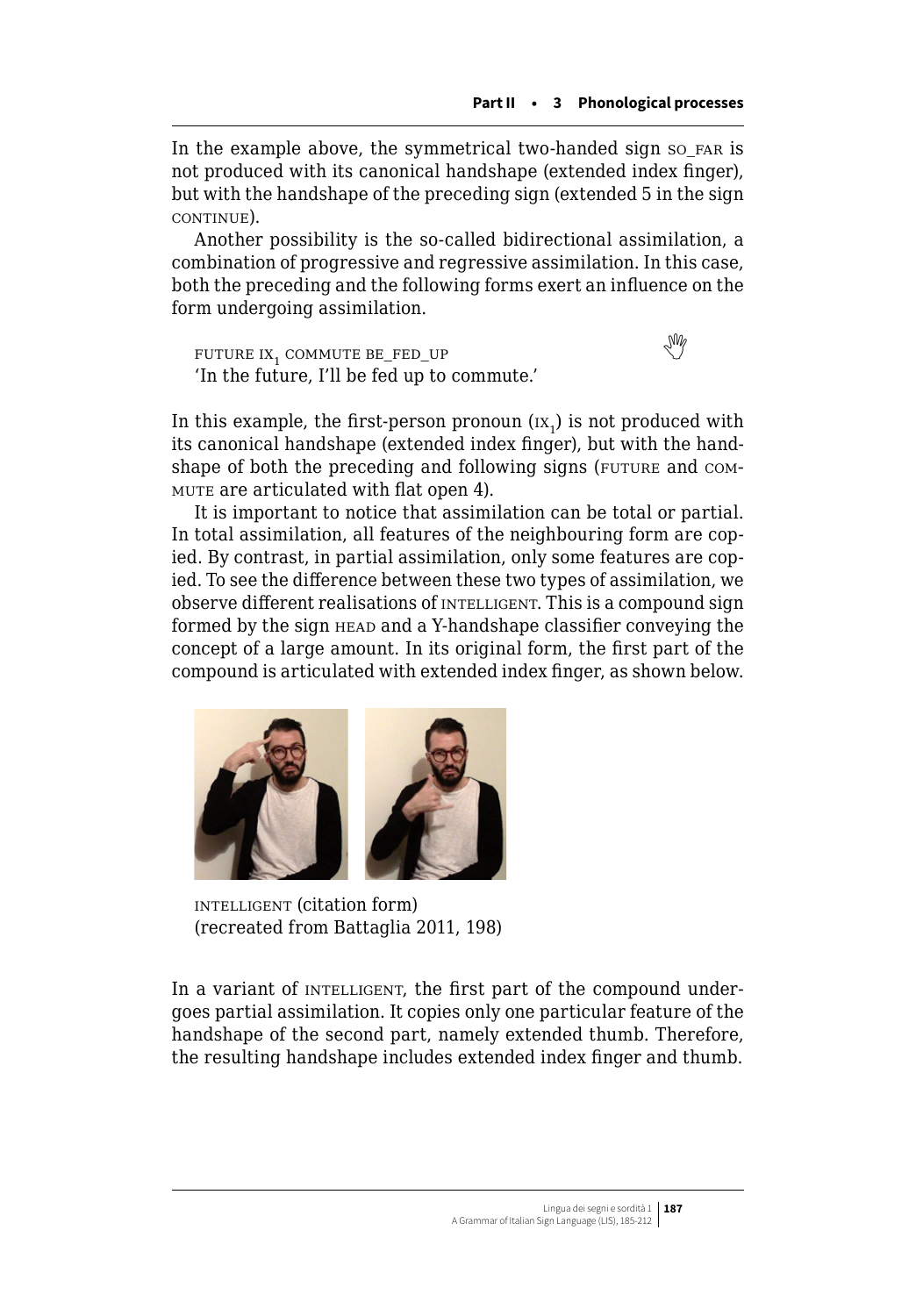

intelligent (partial assimilation) (recreated from Battaglia 2011, 198)

In another variant of the sign, the first part of the compound undergoes total assimilation. It copies all the features of the handshape of the classifier: both extended thumb an extended pinky finger. Therefore, the resulting handshape includes extended index finger, thumb, and pinky.



intelligent (total assimilation) (recreated from Battaglia 2011, 198)

As introduced above, assimilation can occur with all phonological parameters. In other words, a sign can assimilate the handshape, location, movement, or orientation of a neighbouring sign. We provide below an example of orientation assimilation. The cardinal two is systematically articulated by some LIS signers (including our informant) with inward palm orientation [LEXICON 3.10.1.1].



two (citation form)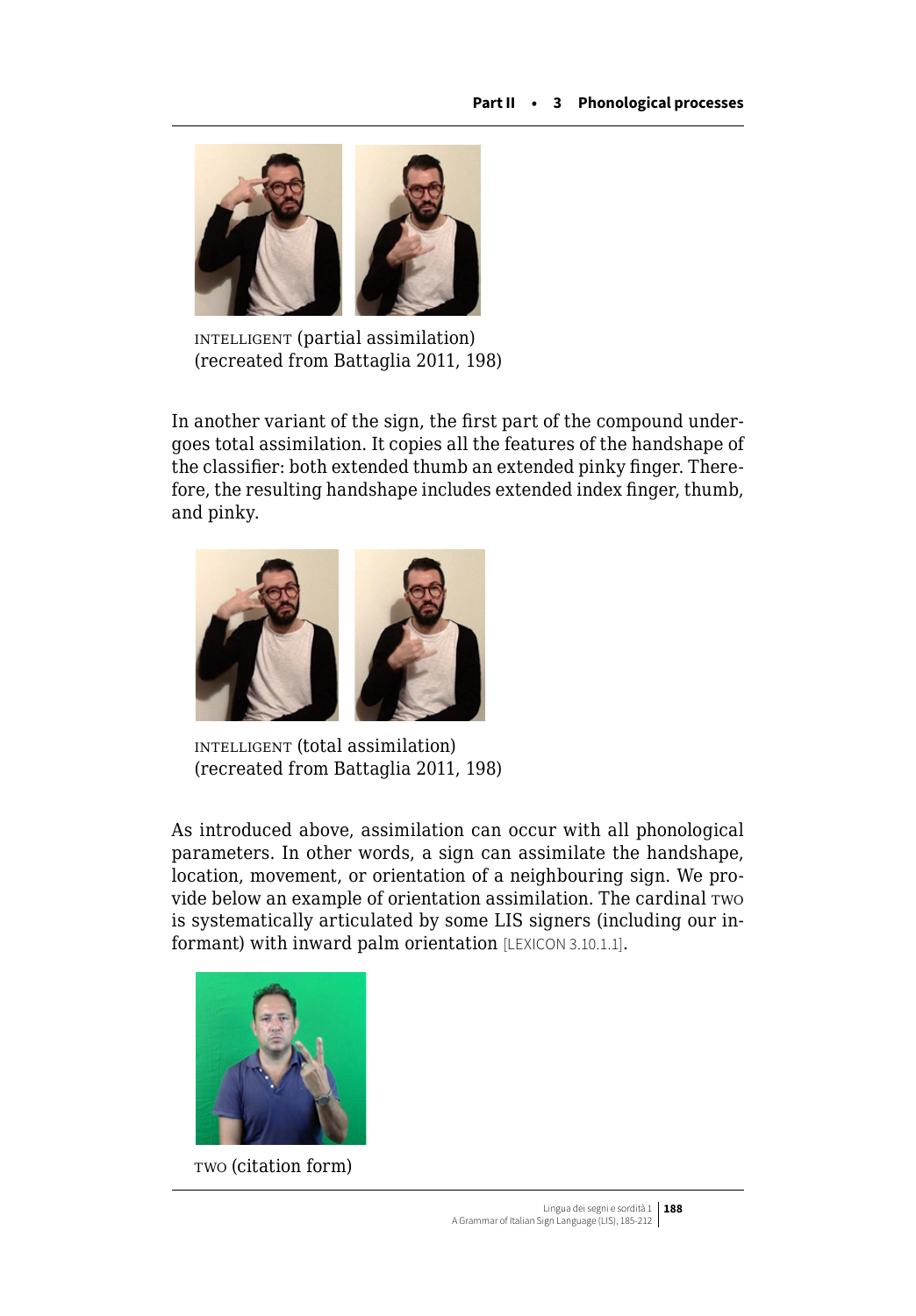However, if two is followed by week, a two-handed sign requiring outward palms, it can assimilate its orientation.



TWO WFFK 'Two weeks'

Furthermore, we illustrate the process of location assimilation comparing the two examples below. The aspectual marker pone is used to indicate that an event happened before the time of utterance [LEX-ICON 3.3.1]. This sign typically follows the main verb and is produced in the neutral space. As shown in (a), both the verb and DONE are articulated in an unmarked area in the signing space. However, when bone follows a verb that is articulated in a different location, assimilation might occur. As shown in (b), pone follows the verb RUN, which is characterised by a linear contralateral movement. The informant is left handed, so the endpoint of run is in the right area of the neutral space. The sign pone assimilates this marked location, and thus is articulated on the right side as well.

 $a. G-I-A-N-N-I IX<sub>a</sub> HOUSE BUY DONE$  $a. G-I-A-N-N-I IX<sub>a</sub> HOUSE BUY DONE$  $a. G-I-A-N-N-I IX<sub>a</sub> HOUSE BUY DONE$ 'Gianni bought the house.' (based on Zucchi 2017) b.G-I-A-N-N-I IX<sub>a a</sub>RUN<sub>b</sub> DONE<sub>b</sub> 'Gianni ran.' (based on Zucchi 2017)

Assimilation can also apply to a more local domain. We call this process *internal assimilation*. Some two-handed signs, whose citation form requires that the hands articulate two different handshapes, can undergo assimilation from the dominant to the non-dominant hand. For example, the two-handed sign week is typically produced with extended 5 on the non-dominant hand and L handshape on the dominant hand (a). Recall that when both hands behave as active articulators in two-handed signs, they typically share the same handshape [PHONOL-OGY 1.4.1]. This sign is articulatory exceptional because, although both hands move, two different handshapes are used: 5 in the non-dominant and L in the dominant hand. In a variant of week, the non-dominant hand takes on the handshape of the dominant hand (b). As a re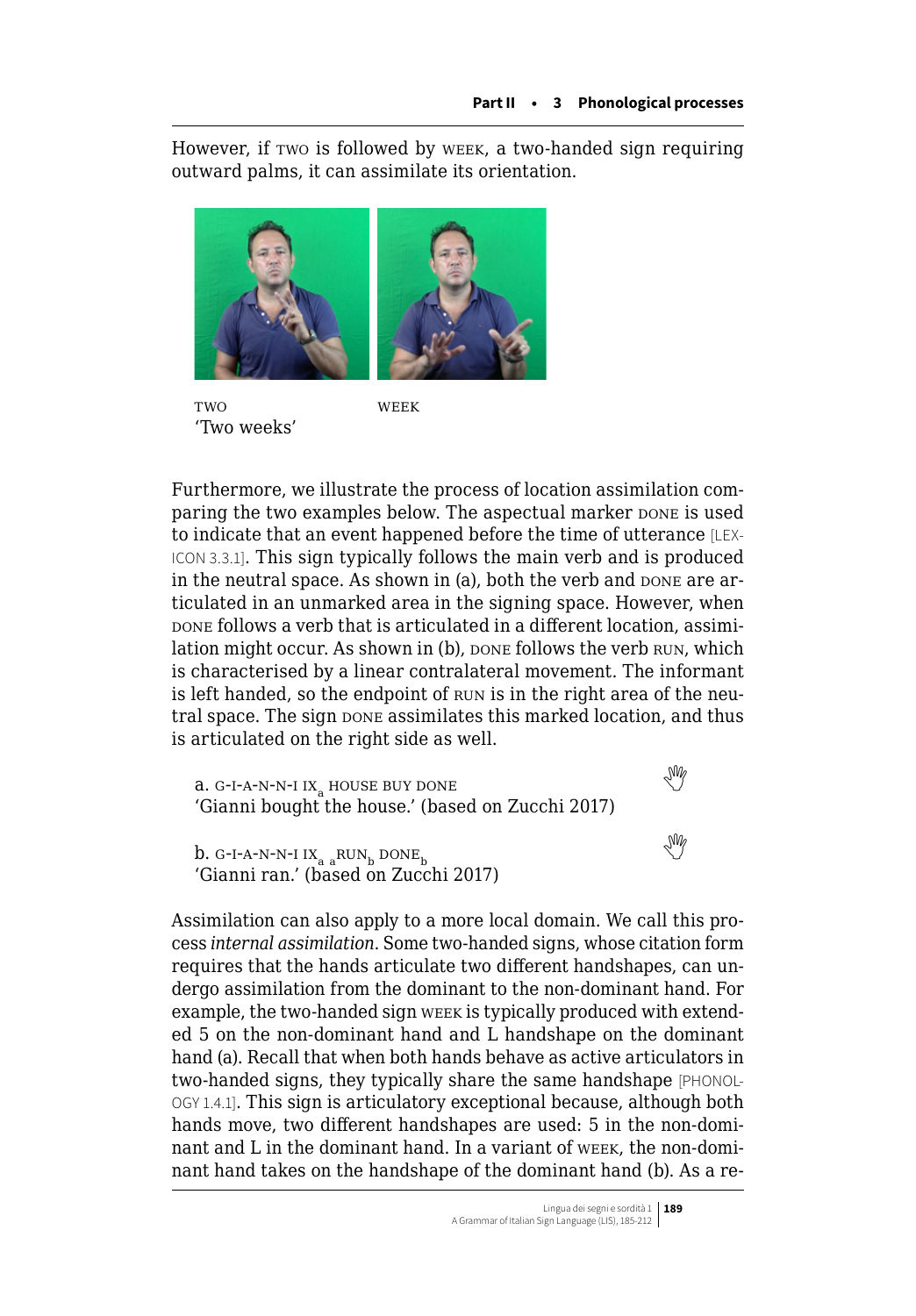sult, the L handshape is employed by both hands. This assimilation process might be motivated by the principle of ease of articulation.



a. week (citation form) (recreated from Radutzky 2009, 21)



b. week (assimilation) (recreated from Radutzky 2009, 21)

Internal assimilation can also occur in asymmetrical two-handed signs, i.e. signs produced by both hands in which only the dominant hand behaves as active articulator. For example, the verb TRY in its original form is produced with extended 5 on the non-dominant hand and V handshape on the dominant hand, which is the only hand moving (a). In a variant of try, assimilation occurs from the handshape of the dominant to that of the non-dominant hand (b). As a result, the V handshape is used by both hands.



a. TRY (citation form) (recreated from Radutzky 2009, 20)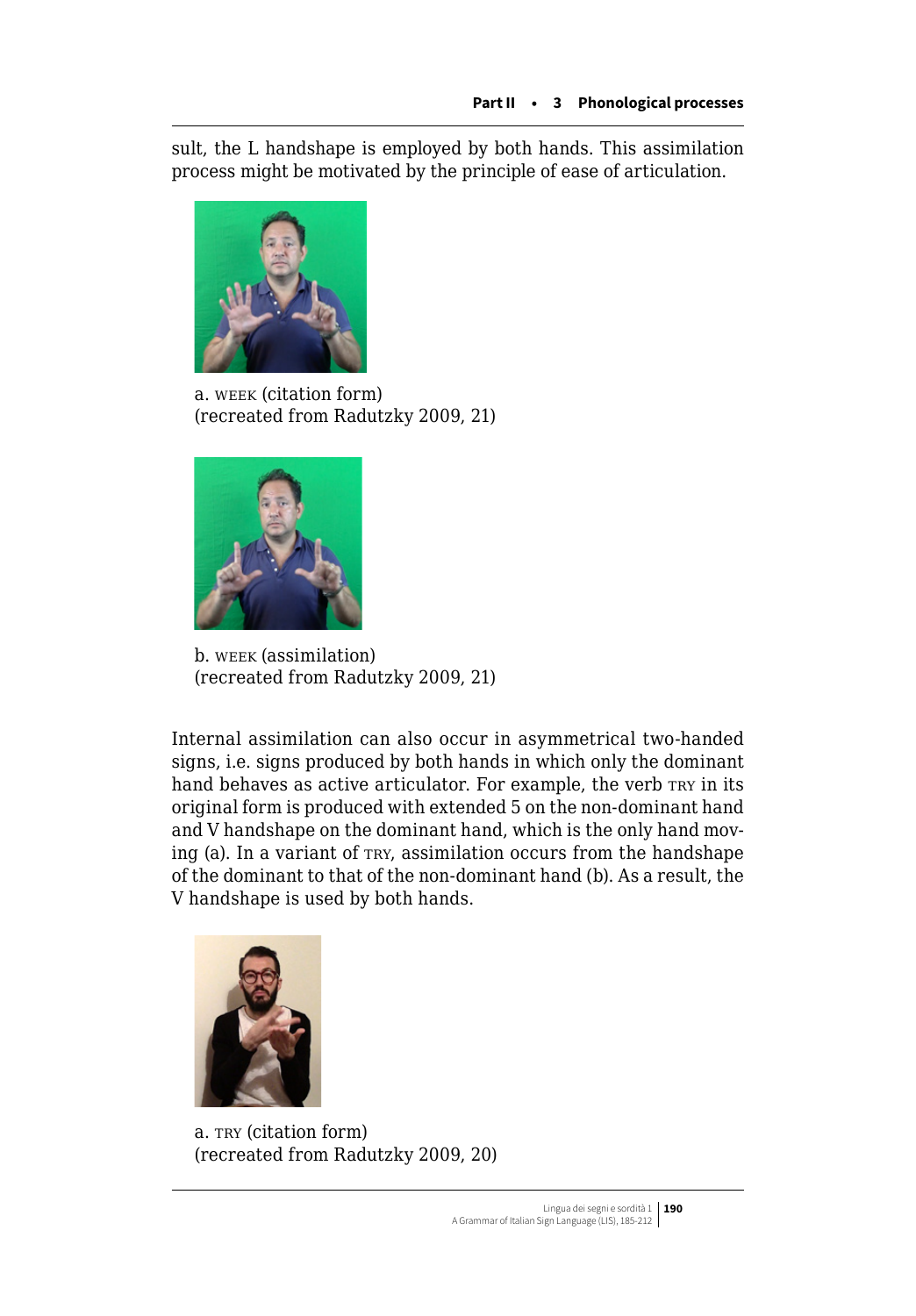

b. TRY (assimilation) (recreated from Radutzky 2009, 20)

## **3.1.2 Coalescence**

Coalescence is a phonological process that merges two phonological segments into a single one. This typically occurs in spontaneous signing when a symmetrical two-handed sign merges with a pointing sign.

For instance, let us consider the sign classroom. In its citation form, it is a symmetrical two-handed sign [PHONOLOGY 1.4.1] because the dominant and non-dominant hands share the same handshape (extended unspread 5) and secondary movement (flattening).

classroom 



In spontaneous discourse, the sign classroom can merge with a locative pointing sign, ix(loc), thus producing an instance of coalescence. The sentence below exemplifies this phenomenon.

 $\text{CLASSRoom}^{\text{N}}$ ix(loc)student male three 'In this classroom, there are three male students.'

Taking a closer look at the coalesced form  $CLASSRoom^kIX(loc)$ , we can observe that at the beginning the sign classroom is produced by the two hands, as in the citation form. This sign requires the two hands to undergo handshape change: specifically, the selected fingers should flex at base joints.



 $\text{CLASSRoom}^{\wedge}$ IX(loc) (before fusion)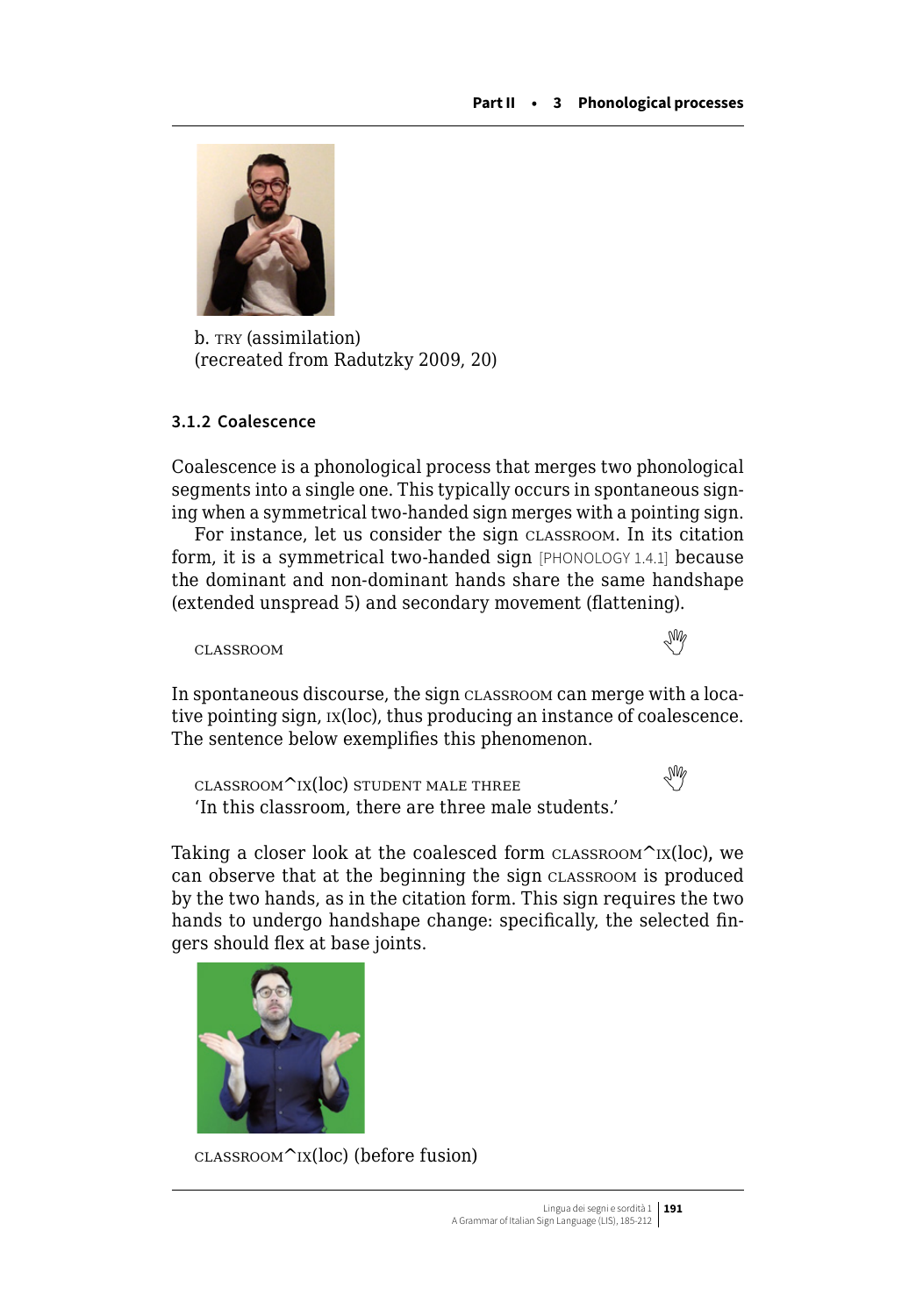By effect of coalescence, in the transition between the two handshapes, the dominant hand does not undergo flattening as the nondominant hand, rather, it changes its shape producing the typical handshape of locative pointing signs, that is extended index finger.



 $\text{CLASSRoom}^{\text{th}}(loc)$  (after fusion)

## **3.1.3 Movement reduction and extension**

In some cases, LIS signs can undergo movement modification. Specifically, in the modified form, the movement component can be either reduced or extended, thus consisting in smaller or larger movements with respect to the citation form.

Movement modification can be motivated by several linguistic as well as extra-linguistic factors. Morphological processes, such as pluralisation [MORPHOLOGY 4.1] and deverbalisation [MORPHOLOGY 2.1.2.1], might have an impact on the movement component. Movement reduction may be motivated by a drive toward articulatory ease and effort reduction. On the other hand, external factors that may cause reduced movements are space limitations (e.g. video chatting) or situational restrictions on intended audience (i.e. whispering mode). Instead, movement extension may be motivated by emotions such as excitement and anger (i.e. shouting mode), emphasis, or special registers (e.g. child-directed signing).

Generally speaking, movement can involve different articulatory joints: the shoulder, the elbow, the radioulnar, the wrist, the base joint (the knuckles which connect the digits to the hand) and the interphalangeal joints (the knuckles at the midfinger). It is important to distinguish two different types of movement modification: i) reduction or extension occurring at the same joint where movement is produced in the citation form and ii) reduction or extension occurring at a different joint. These two categories are described in detail in the next sections.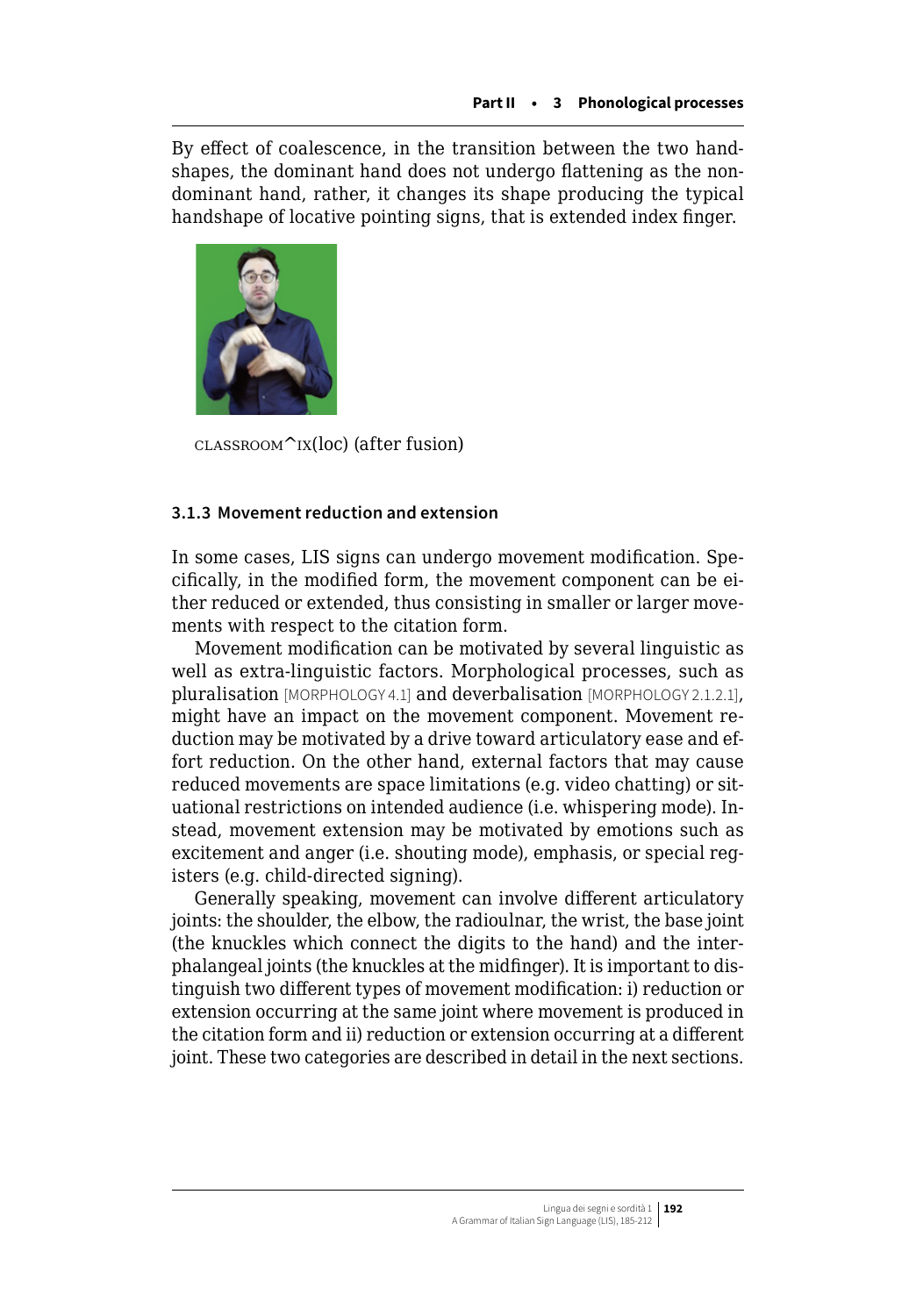## 3.1.3.1 Without joint shift

Considering movement modification without a switch of the articulatory joint, we present a couple of LIS examples, one involving reduction and the other extension.

Movement reduction can be observed in some cases of plural reduplication morphology [MORPHOLOGY 4.1]. Some nouns articulated in the neutral space can be pluralised by repeating the sign at differ points in space. To illustrate, we show below the sign city as well as its plural form  $c$  $r$  $r$  $r$  $+$  $+$ .

a. $\text{c}$  city 'City' (based on Volterra 2004, 187) b. $\text{c}$  city++ 'Cities' (based on Volterra 2004, 188)

The sign city is articulated with a downward path movement realised at the elbow joint. The pluralised form,  $c$  $r$  $r$  $+$  $+$ , requires this movement to be repeated at different points in the neutral space. As a result, the movement of the sign is still realised at the elbow joint, but it is phonologically reduced.

Movement extension can be found in pointing signs. Consider, for example, pointing signs expressing locative information, such as (a). If the signer wants to point toward a specific locus at the periphery of the signing space, the pointing sign must be articulated with movement extension, as in (b).



a. ix(loc) 'There'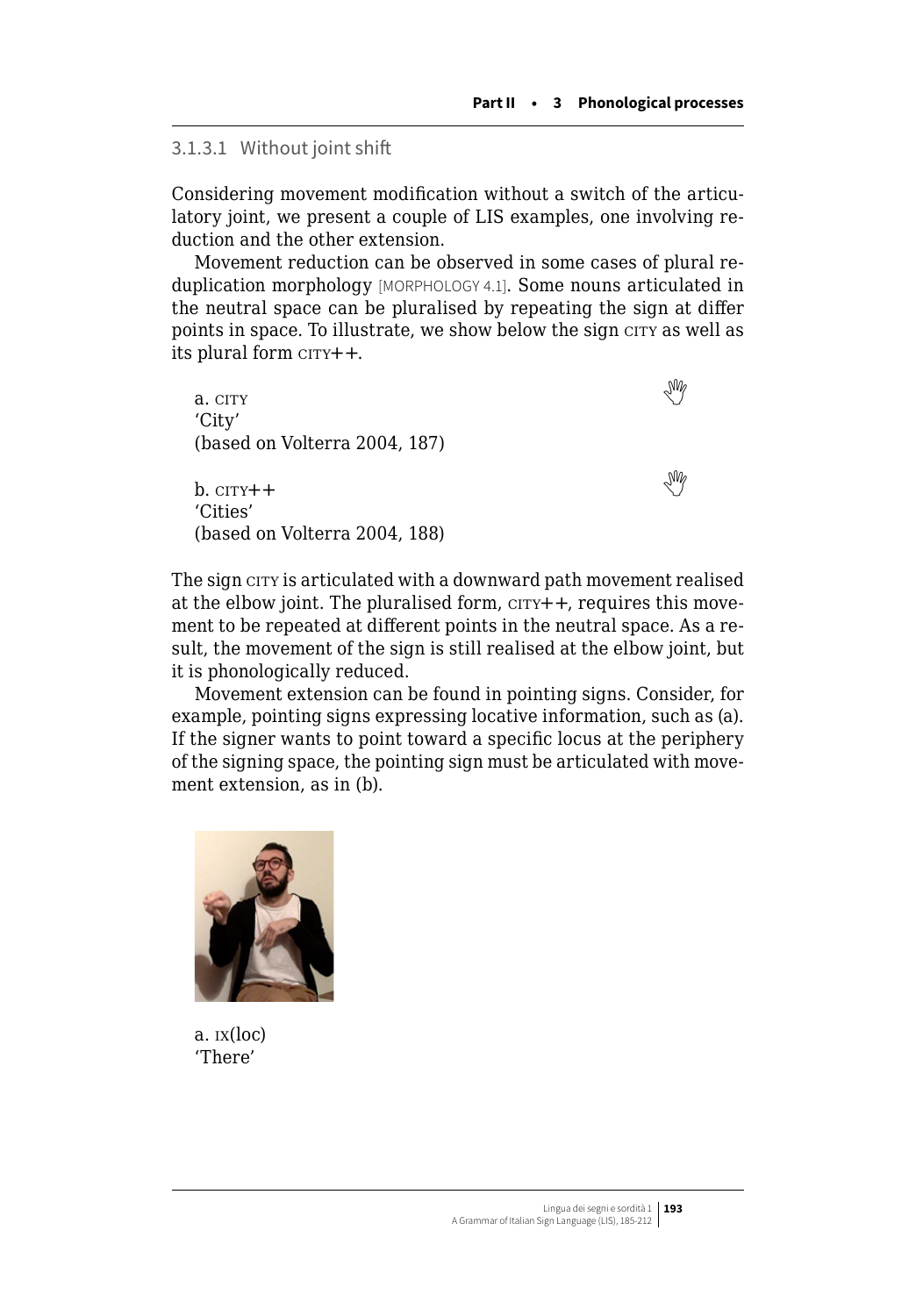

b.  $ix(loc)_{[distal]}$ 'Over there'

## 3.1.3.2 With joint shift

Some instances of movement reduction or extension can involve a joint shift. This shift can occur in two directions: either to a joint closer to the signer's torso (i.e. proximalisation) or to a joint that is further away from the signer's torso (i.e. distalisation).

On the one hand, proximalisation results in movement extension, since the sign is produced by a bigger articulator. An example of proximalisation is the LIS sign cherry. This sign iconically derives from Italian children's habit to tuck bunches of cherries behind their ears. For this reason, its original form required the index and middle fingers to grasp the back of the ear. For ease of perception, the grasping component is usually substituted by a movement at the wrist or even elbow joint.

| а. снєвку (original form)   | √₩  |
|-----------------------------|-----|
| b. CHERRY (proximalisation) | Ind |

Other signs undergoing a similar process of proximalisation are birthday and hearing\_aid.

Proximalisation can also be used to express particular emphasis. This is exemplified below by the sign FUN: in its citation form, the movement is realised at the wrist joint (a), while in the emphasised form, the movement can be realised at the elbow joint (b).



On the other hand, distalisation results in movement reduction, since the sign is produced by a smaller articulator. An example of distalisation is the LIS sign volleyball. In the citation form, this sign is artic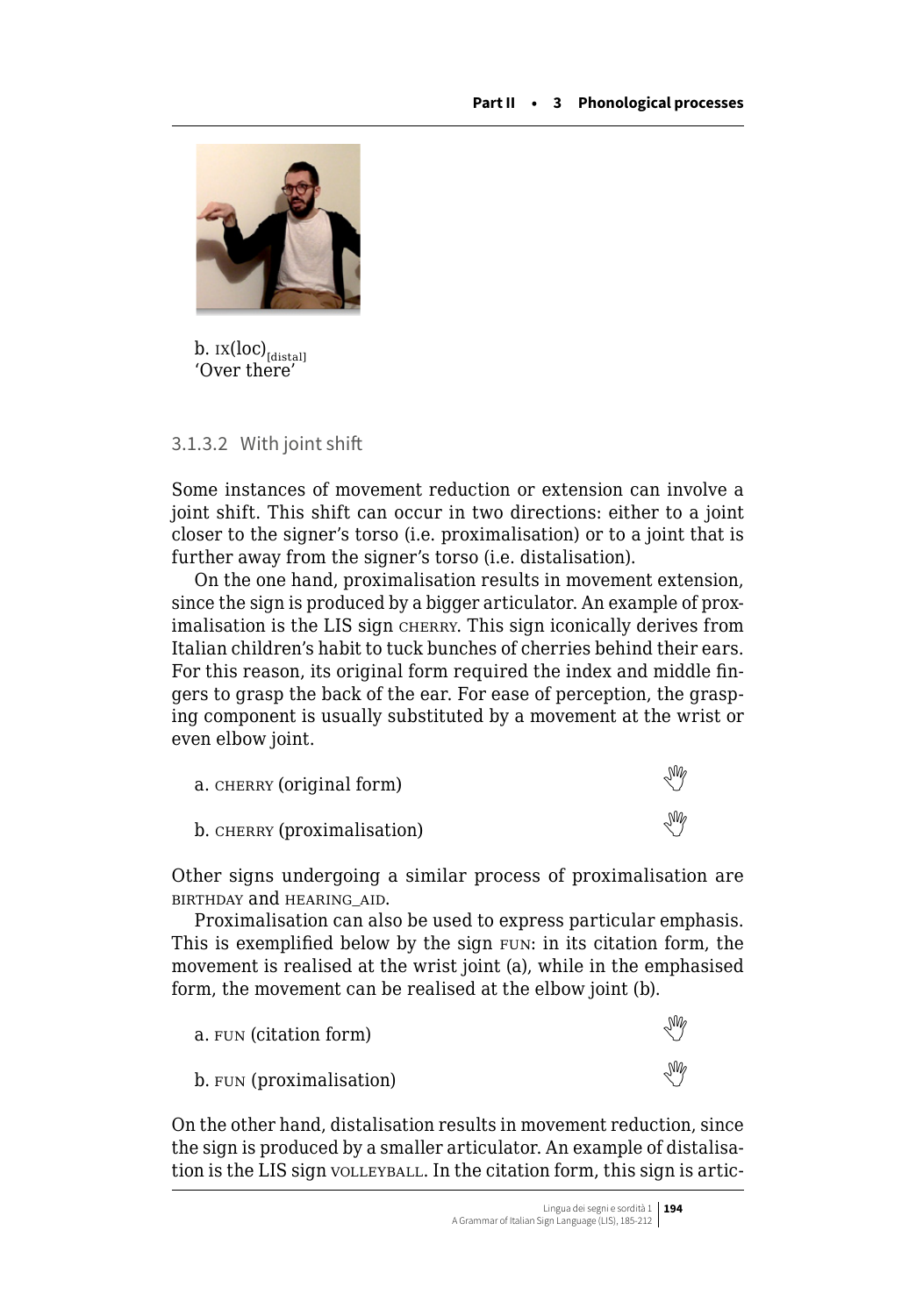ulated with a repeated forward movement realised at the elbow joint (a). This type of movement iconically reflects the way volleyball players use their arms to pass the ball. An alternative version of volleyball employs a more distal movement, realised at the wrist joint (b).

| a. VOLLEYBALL (citation form) | Ind |
|-------------------------------|-----|
| b. VOLLEYBALL (distalisation) | Ind |

From a purely articulatory perspective, moving distal joints (e.g. finger knuckles) generally requires less physical effort than moving proximal joints (e.g. shoulder and elbow). To favour ease of articulation, signers tend to use distal articulation more often than proximal articulation. However, it must be noted that distal movements require more motor skills and control than proximal movements.

# **3.1.4 Weak hand drop**

Sometimes, LIS signers may realise two-handed signs by using the dominant hand only. This phenomenon involving articulatory reduction is usually referred to as *weak hand drop*. This phonological process is optional and, according to our informants, it is typically observed in rapid or relaxed signing. An example of weak hand drop in LIS is provided below.

| a. LIFE (citation form)  | УŴ |
|--------------------------|----|
| b. LIFE (weak hand drop) | УM |

The citation form of the sign LIFE requires both hands to move downward on the signer's torso, as shown in (a) above. As a result of weak hand drop, this sign can be realised with the dominant hand only, as in (b) above, with no change in meaning. Another two-handed sign that can undergo weak hand drop is DIRTY. In the examples above showing weak hand drop, the sign LIFE is realised with the right hand by a right-handed signer, while the sign DIRTY is realised with the left hand by a left-handed signer.

| a. DIRTY (citation form)  | УM |
|---------------------------|----|
| b. DIRTY (weak hand drop) | Ng |

Weak hand drop in LIS is constrained by both phonological and semantic factors. From a phonological perspective, this process is observed more frequently in symmetrical two-handed signs [PHONOLOGY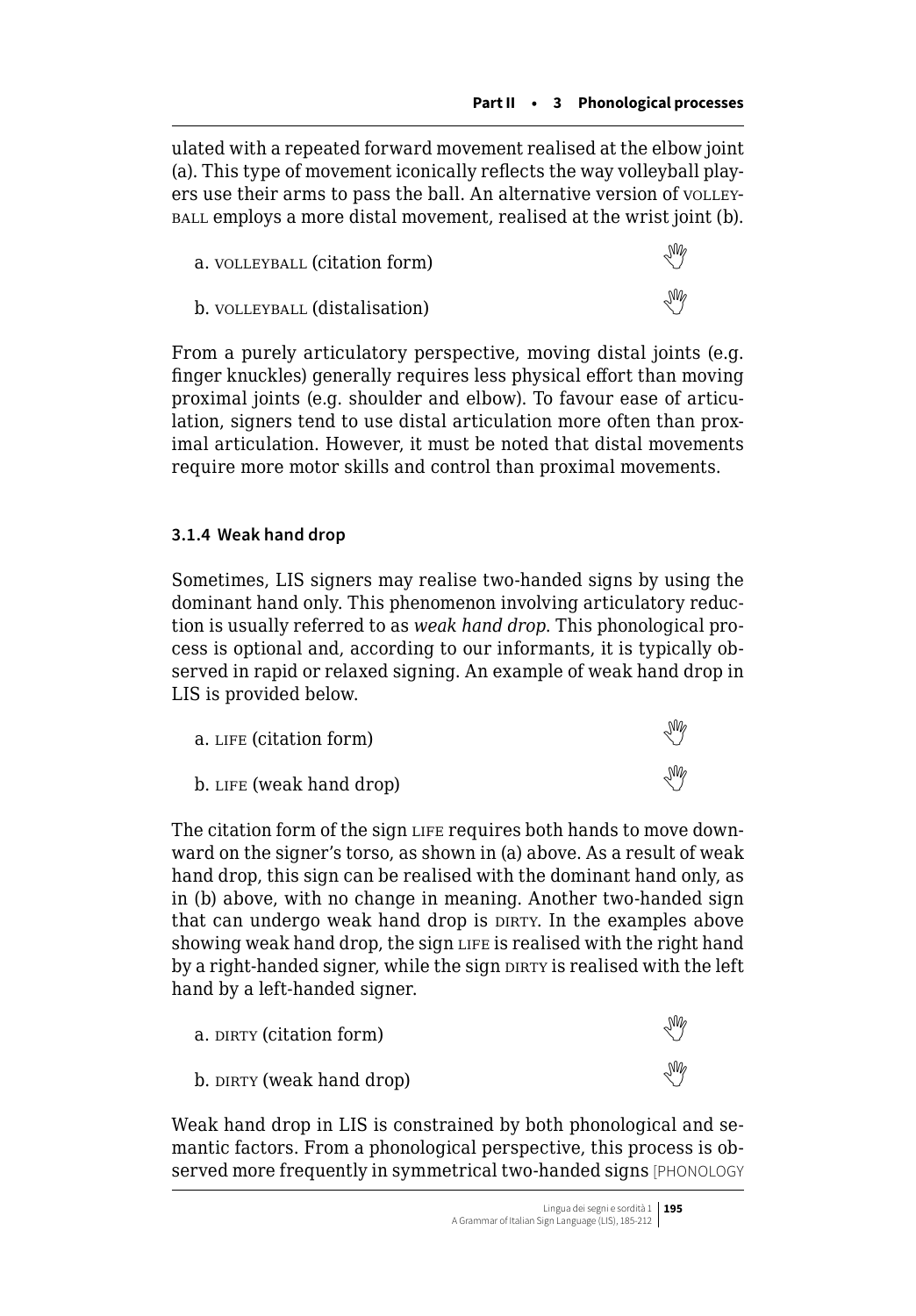1.4.1], i.e. signs in which both hands move, such as LIFE and DIRTY. Some of the signs belonging to this category, such as KITCHEN, involve alternating movement, rather than synchronic movement of the hands. In these cases, weak hand drop is unlikely to occur.

kitchenweiser der der der den staatsmann der der de staatsmann der de staatsmann der de staatsmann de staatsm

Weak hand drop appears to be more constrained in asymmetrical two-handed signs [PHONOLOGY 1.4.2], i.e. signs in which the weak hand does not move and serves as location. For example, the asymmetrical sign sister cannot be phonologically reduced by weak hand drop.

sisterand the set of the set of the set of the set of the set of the set of the set of the set of the set of the set of the set of the set of the set of the set of the set of the set of the set of the set of the set of th

However, it should be noted that other asymmetrical two-handed signs seem to allow the deletion of the non-dominant hand. Further research is needed to identify the phonological constraints at play.

Deletion of the weak hand in two-handed signs might be constrained by semantic factors as well. For instance, if the sign conceptually involves two referents or two objects, such as ice\_skate (shown below), TOGETHER, and FIGHT, then one-handed realisation is not allowed.



Weak hand drop is usually blocked if the use of the two hands is iconically motivated. For example, the sign TEN is realised by extending ten fingers and hence requires the use of both hands.

tentermine and the set of the set of the set of the set of the set of the set of the set of the set of the set of the set of the set of the set of the set of the set of the set of the set of the set of the set of the set

## **3.1.5 Handshape drop**

Some LIS signs are articulated with a particular type of secondary movement, namely handshape change. Specifically, the handshape of the sign can undergo opening, closing, flattening, bending, wiggling, rubbing, or spreading movements [PHONOLOGY 1.3.2]. Such handshape change might be blocked as a result of a morphological process, giving rise to a phonological process called *handshape drop*. Typically, the most prominent of the two handshapes involved in the citation form is retained, while the other one is deleted. To exemplify this phenomenon, we consider number inflection both in the verbal [MORPHOL-OGY 3.1.2.2] and in the nominal domain [MORPHOLOGY 4.1].

The citation form of the verb warn involves handshape change from closed 5 to extended 3 (a). This sign can be inflected for num-

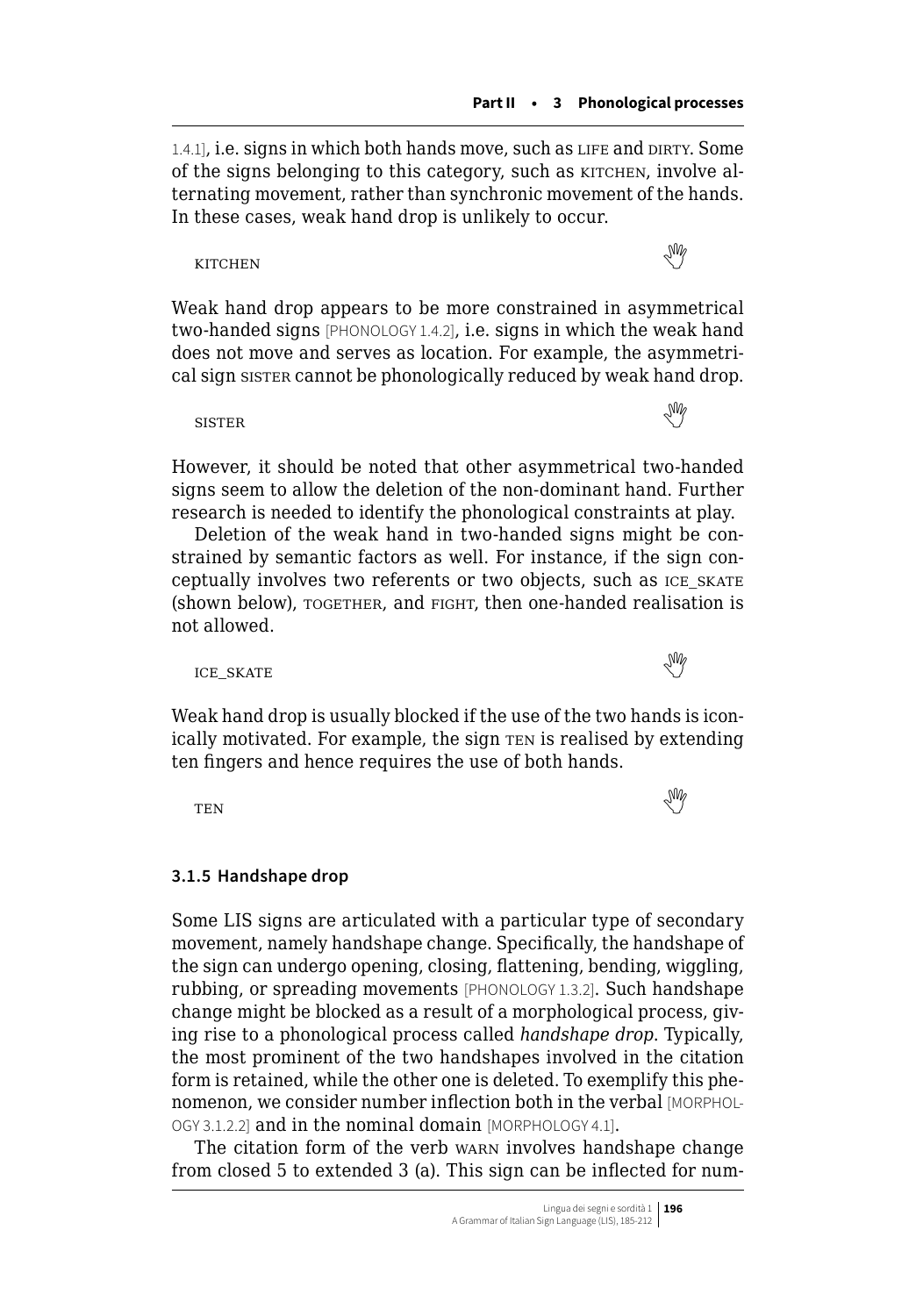ber to express the meaning '(to) warn them/all'. From an articulatory point of view, plural inflection is realised as an arc movement on the horizontal plane (b).

| a. warn (citation form)                                         | УŴ |
|-----------------------------------------------------------------|----|
| b. $WARN_{\text{arc}}$ (handshape drop)<br>'(To) warn them/all' | ₩  |

As a result of this morphological process, the sign warn above (b) undergoes handshape drop: during the arc movement, only one of the two handshapes involved is retained, namely extended 3.

In the nominal domain, some nouns involving handshape change may undergo handshape drop as well. For example, the citation form of the noun TITLE requires finger bending from spread V to curved open V, as shown in (a) below. This sign can be inflected for number to express plurality ('titles'). From an articulatory point of view, plural inflection is realised by reduplication of the sign and simultaneous displacement in the signing space, as shown in (b) below.

| a. TITLE (citation form)                      | УŴ |
|-----------------------------------------------|----|
| $b.$ TITLE + $+$ (handshape drop)<br>'Titles' | УŴ |

As a result of plural inflection, the sign TITLE undergoes handshape drop: during the downward displacement, only one of the two handshapes involved is retained, namely curved open V.

## **3.1.6 Nativisation**

Nativisation is a phonological process that may affect some loan signs borrowed from other sign languages, especially those containing phonemic material that is not part of the phonemic inventory of LIS.

For example, this process can be observed in the loan sign workshop, borrowed from American Sign Language (ASL). In its original form, it is articulated with handshape W (a). Since this handshape is not productively used in the LIS lexicon [PHONOLOGY 1.1.3], it is replaced by an articulatory similar handshape included in the phonemic inventory of LIS: extended 4 (b). It is worth noting that, in the nativised form, the association between the handshape of the sign and the first letter of the corresponding spoken language word is lost.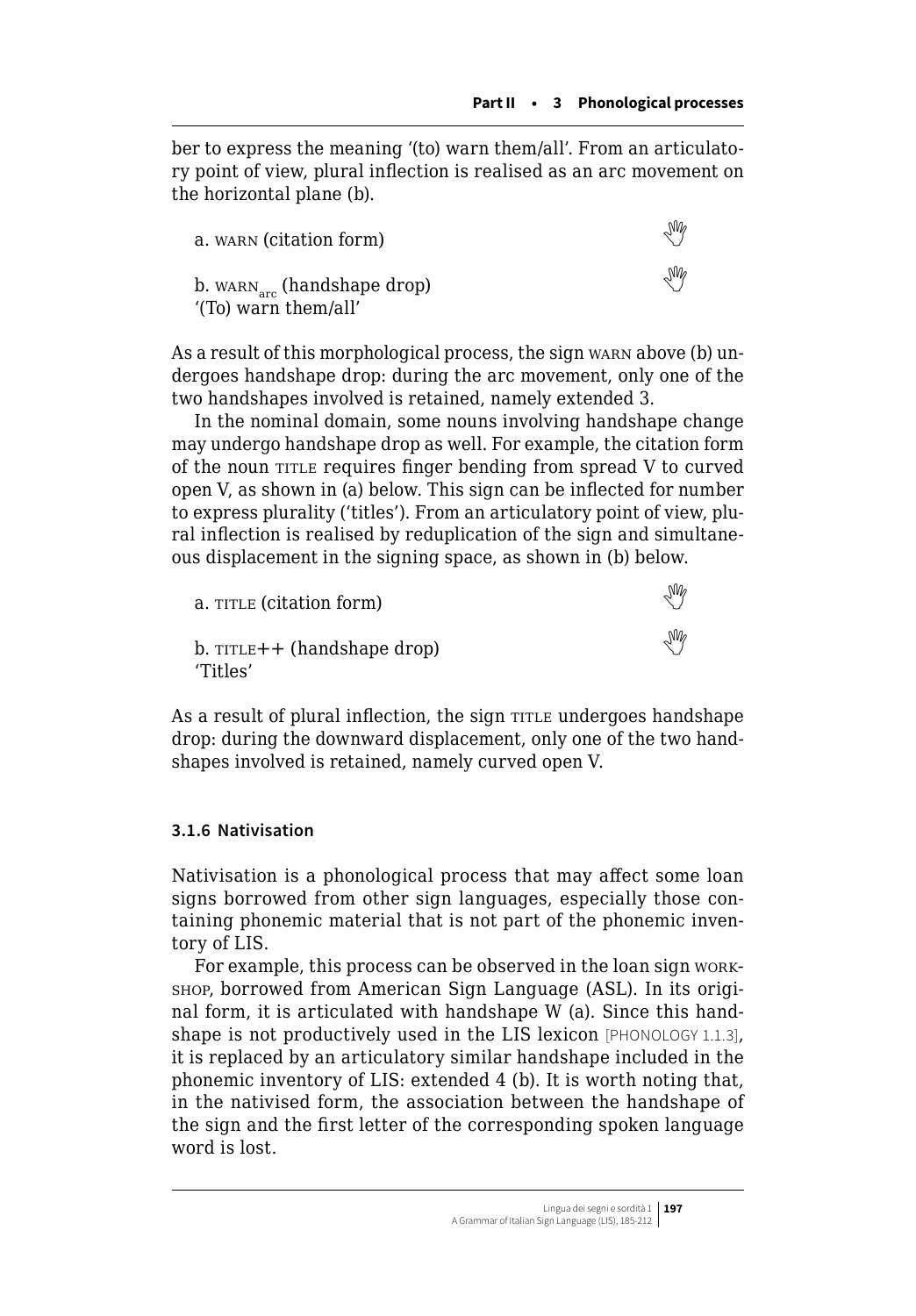<span id="page-13-0"></span>

| a. WORKSHOP (ASL)<br>(recreated from Lerose 2012, 43) |  |
|-------------------------------------------------------|--|
| b. WORKSHOP (LIS)<br>(recreated from Lerose 2012, 43) |  |

Such handshape substitution is a strategy used to accommodate this loan sign to the phonological system of LIS.

## **3.1.7 Metathesis**

Metathesis is a phonological process that changes the order of phonemes in a sign. Consider, for instance, those signs requiring the hand(s) to move from one location to another. Generally, the order in which the two locations are reached is fixed (e.g. from location 1 to location 2). In those signs allowing metathesis, this order can be reversed (e.g. from location 2 to location 1). Importantly, such phonological change does not produce any change in meaning.

In LIS, as far as we know, metathesis is attested in a few signs only. Below, we present a couple of examples: patience and facebook. The sign patience involves a change of location, usually from the contralateral to the ipsilateral area of the chest, as in (a). In some cases, the sign undergoes metathesis in that the location change is from the ipsilateral to the contralateral area of the chest, as shown in (b). Crucially, the meaning of the sign remains the same.

| a. PATIENCE (citation form) | Ind |
|-----------------------------|-----|
| b. PATIENCE (metathesis)    | Ins |

A similar case is a variant of the sign facebook. It is articulated by shifting the B handshape from the contralateral to the ipsilateral cheek (a). By effect of metathesis, the order of the two locations can be reversed, i.e. from the ipsilateral to the contralateral cheek, as shown in (b). Crucially, the meaning of the sign remains the same.

| а. ғасевоок (citation form) | УŴ |
|-----------------------------|----|
| b. ғасевоок (metathesis)    | ₩  |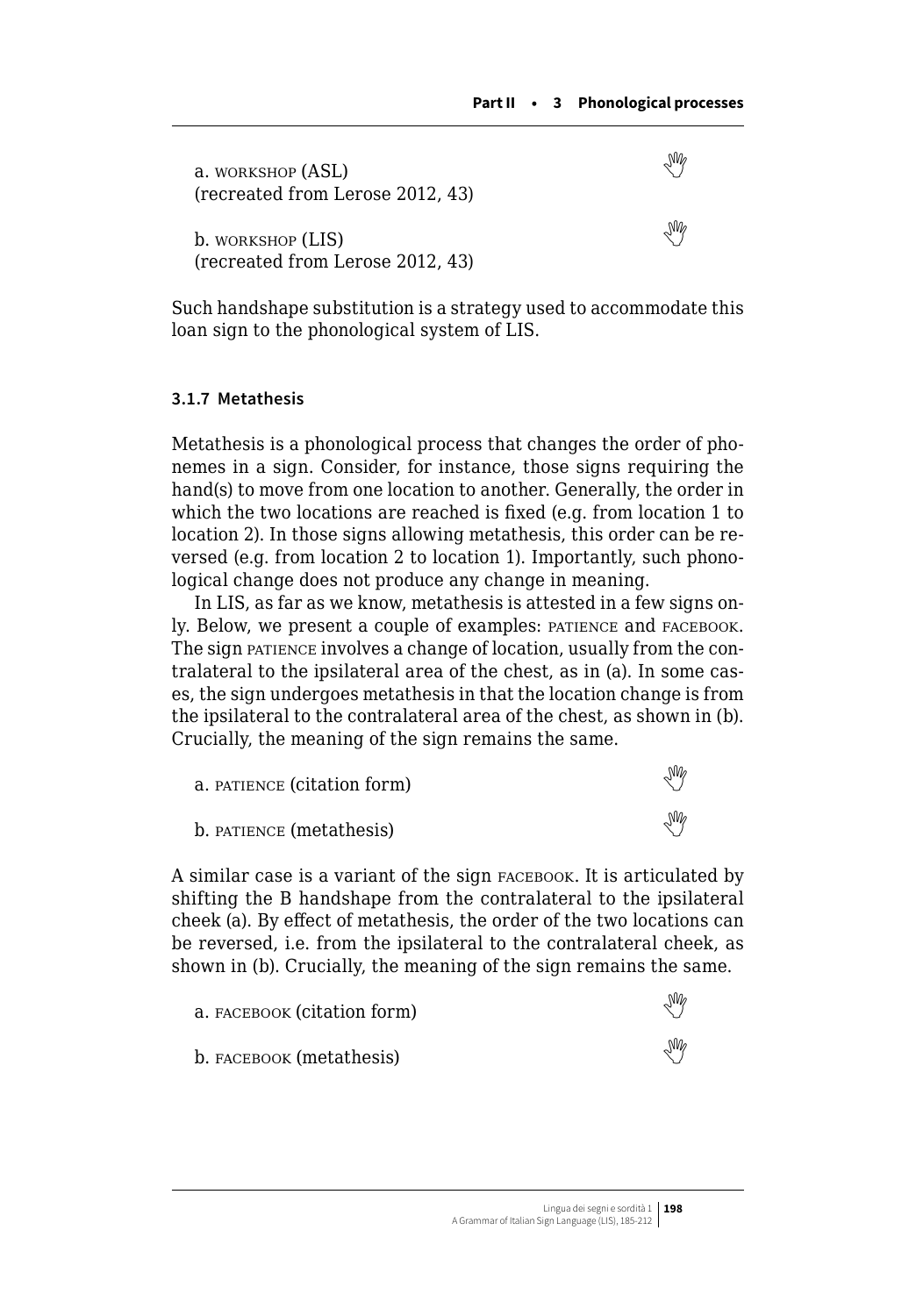# **3.2 Processes affecting the syllable**

In sign linguistics, by *syllable* we intend a single movement, be it primary (or path) or secondary movement (handshape/orientation change) [PHONOLOGY 2.1.1]. This section presents those phonological processes affecting the syllable structure of LIS signs. Specifically, epenthesis, syllable reduction, and syllable reanalysis are discussed.

## **3.2.1 Epenthesis**

Epenthesis involves the insertion of phonemic material into a sign. Such phonological process is usually motivated by the need to repair ill-formed syllable structures and hence enhance ease of articulation. This process can affect any of the phonological parameters, but it is most frequently observed with movement. To exemplify epenthesis in LIS, we present one instance of movement epenthesis and one of movement interpolation.

Movement epenthesis occurs in the sign HEAD. In its underlying form, this sign is realised with the G handshape located at the side of the forehead and it does not involve any path movement.



head (underlying form) (based on Geraci 2009, 27)

Since movement is an essential component of the phonological structure of signs, the underlying form of head represents a phonotactic violation. To repair such ill-formed cluster and allow articulation in isolation, head requires insertion of movement. As a result of epenthesis, the surface form of the sign HEAD is articulated with repeated path movement toward the signer's head.

 $h_{\text{HED}}$ (surface form) (based on Geraci 2009, 27)



Interestingly, when head enters a compound formation, the sonority requirement is satisfied by the other member of the compound, which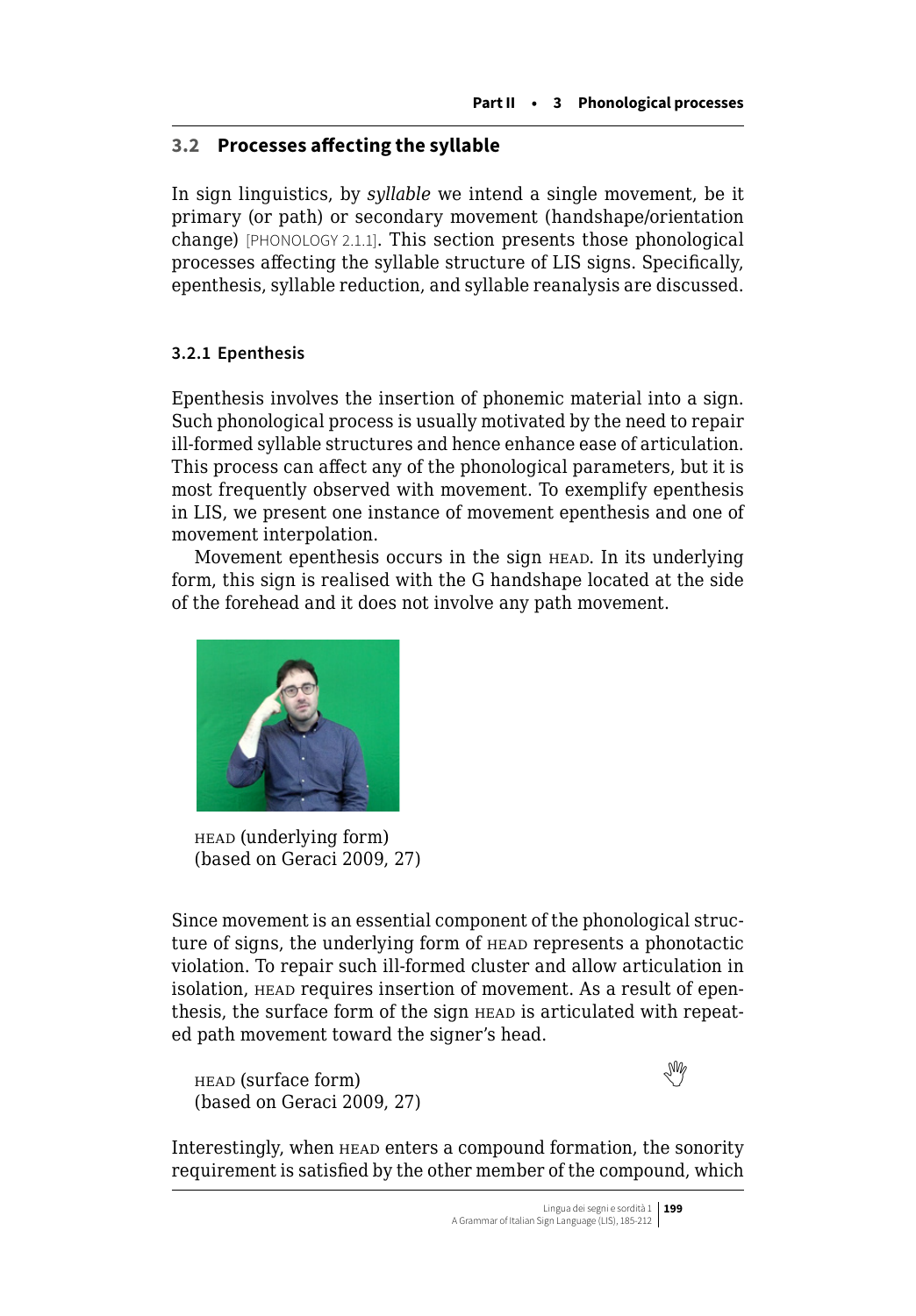provides the movement for the entire sign. As a consequence, in this case, movement epenthesis is not required by the sign HEAD. Below, we provide some examples showing that when head appears as first part of a compound, movement epenthesis is not realised.

| a. HEAD <sup>^</sup> TRANSPARENT<br>'Psychology' (based on Geraci 2009, 29) |  |
|-----------------------------------------------------------------------------|--|
| $h.$ HEAD $^{\prime}$ DONE<br>'Known' (based on Geraci 2009, 29)            |  |
| $C.$ HEAD <b>EMPTY</b><br>'Absent-minded' (based on Geraci 2009, 29)        |  |
| d. $HEAD^CL(Y)$ : 'a lot'<br>'Intelligent' (based on Geraci 2009, 29)       |  |

Movement epenthesis can affect signs articulated in neutral space as well. Consider, for instance, the case of initialised signs, i.e. signs whose handshape represents the first letter of the corresponding spoken language word. An instance is provided by the sign MONDAY (Ita. *lunedì*), which is realised as an L handshape in neutral space. The underlying form of this sign lacks the movement component.



monday (underlying form)

The ill-formedness of MONDAY is restored by the insertion of a circular path movement. Epenthesis can thus be observed in the surface form of the sign when produced in isolation.

 $\text{MONDAY}$ (surface form)



The sign monday as well as the other signs for the days of the week can combine with the temporal modifier NEXT, which is articulated with a forward arc movement, as shown below.

Nextwere also as the contract of the contract of the contract of the contract of the contract of the contract of the contract of the contract of the contract of the contract of the contract of the contract of the contract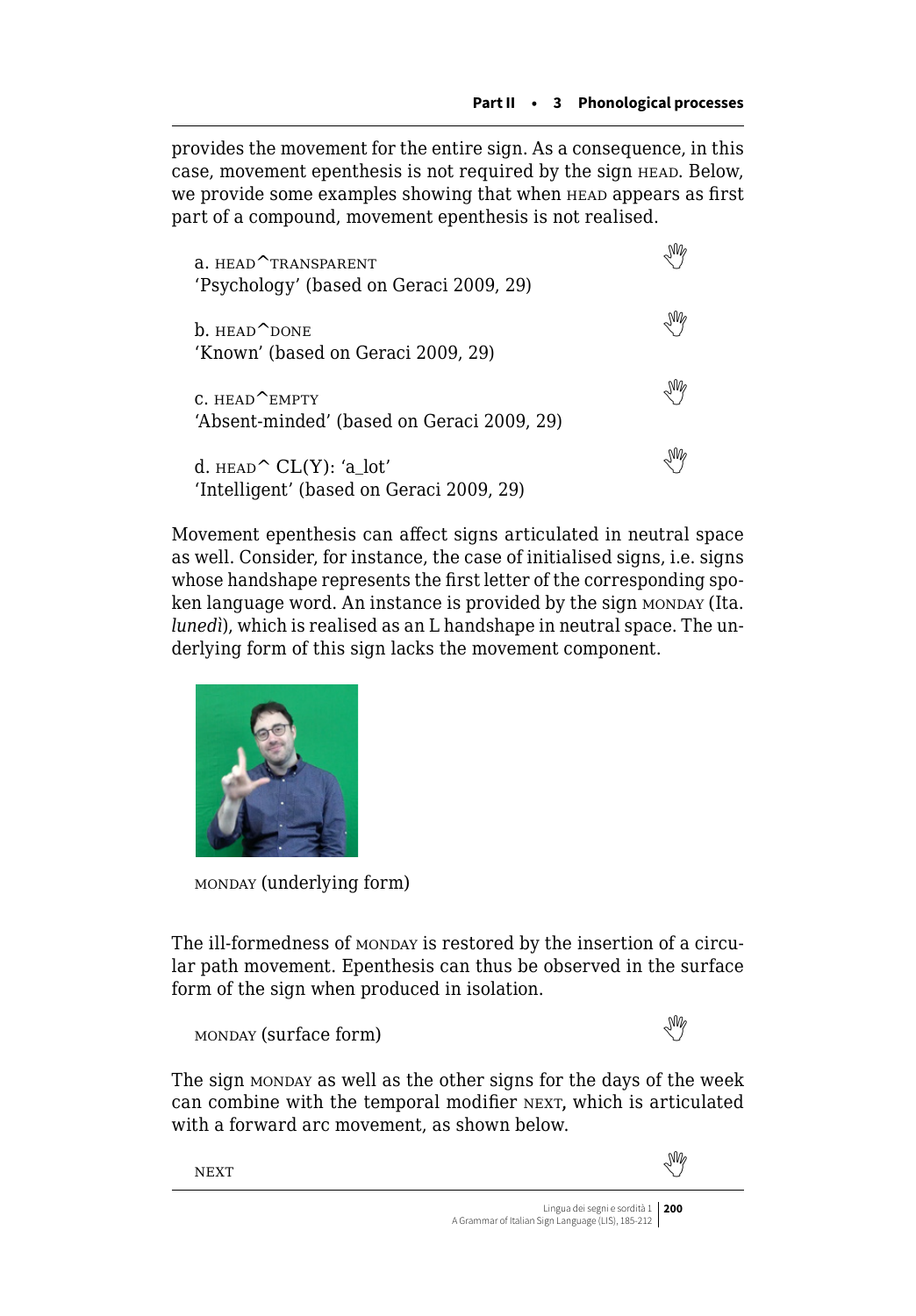As similarly observed with the sign HEAD, MONDAY loses its epenthetic movement once it is combined with a sign endowed with movement specification. Indeed, the sign resulting from the combination of monday and next retains the movement of the temporal modifier and blocks the epenthetic movement displayed in the surface form of MONDAY.

monday.next  'Next Monday'

A less typical case of movement epenthesis is represented by movement interpolation. This phonological process implies the insertion of a straight movement in the transition between signs. Below, we show a short sentence including two signs articulated with the dominant hand: the subject woman and the predicate CL(G): 'individual\_move'.









woman transition transition transition







CL(G): 'individual\_move' 'A woman came up to me.'

In the transition between the two signs, the signer's hand realises a straight movement from the location of the sign woman (close to the cheek) to the initial location of the classifier sign (at a certain point in the ipsilateral space). Note that such transition does not only involve movement interpolation, but also handshape change (from extended 3 to extended G) and orientation change (from outward palm to contralateral palm).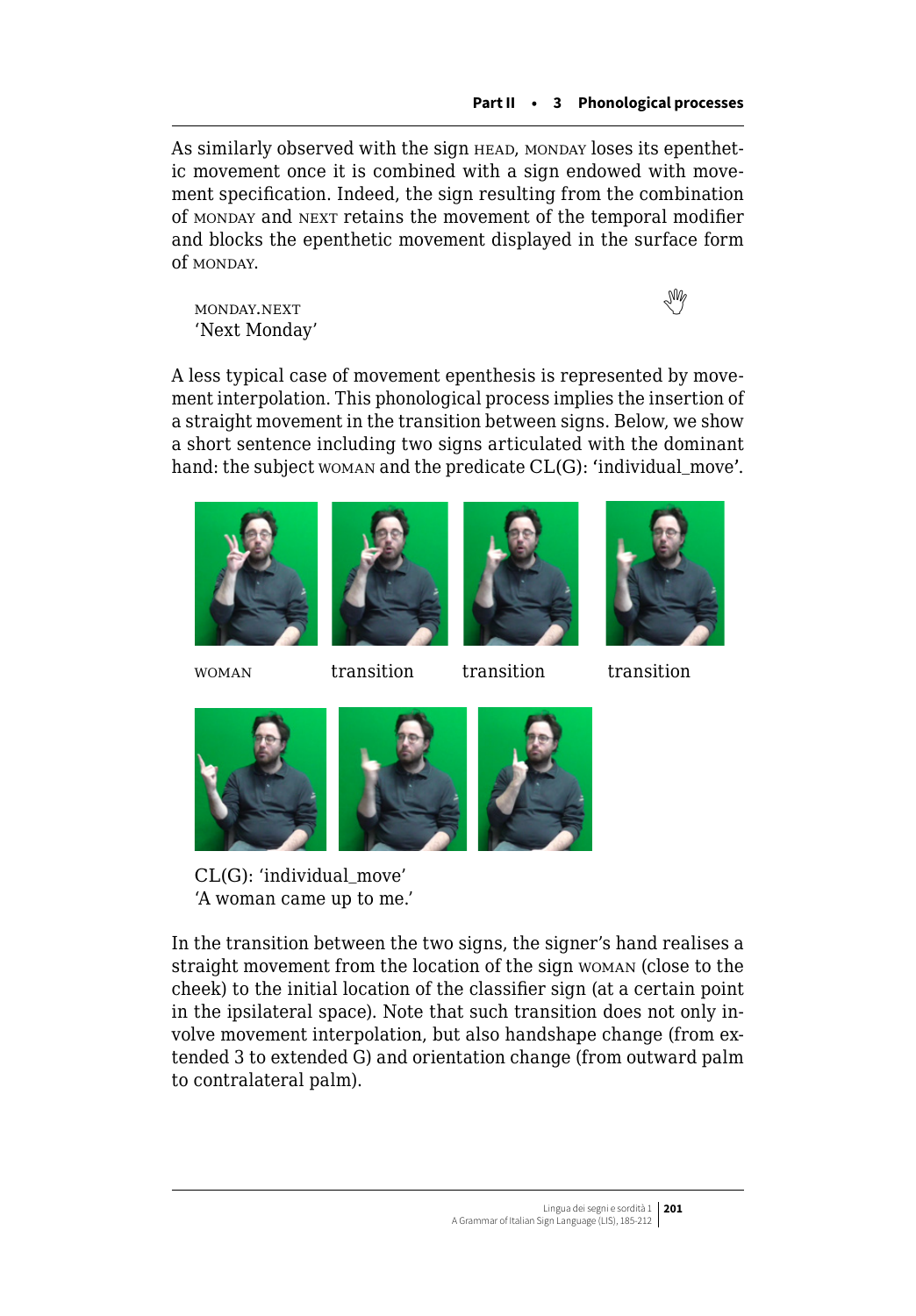### **3.2.2 Syllable reduction**

Some signs involve two movements repeated in sequence, thus they are made of two syllables. When disyllabic signs are included in compound constructions, they may lose one syllable, i.e. lose one movement. Such phonological process is called syllable reduction.

An example of a disyllabic sign in LIS is the verb EAT. In its citation form, it is articulated as a flat closed 5 handshape moving toward the chin with a repeated movement.

eatthe contract of the contract of the contract of the contract of the contract of the contract of the contract of the contract of the contract of the contract of the contract of the contract of the contract of the contra

When combined with the aspectual marker pone, ear may undergo syllable reduction and hence be articulated with one movement only.

 $\epsilon$ eat $\sim$ done 'Eaten'

If we compare these two examples, eat included in the compounded construction differs from its citation form in that it is articulated as a monosyllabic sign.

## **3.2.3 Syllable reanalysis**

Some disyllabic signs, i.e. signs with two movements, do not display repeated movement over the same location, rather they require a displacement of the hand(s) from one location to another. As a result of a phonological process known as syllable reanalysis, the transitional movement between the two locations may be reanalysed as the only movement of the sign.

To illustrate, the citation form of the LIS two-handed sign insti-TUTE is articulated as two F handshapes realising two short path movements: the first one ends with final contact on the higher torso, the second one with final contact on the lower torso. As shown in the video below, this location change is made possible by a transitional downward movement.

 $\blacksquare$ institute(citation form) (based on Geraci 2009, 16)



In the reanalysed version of institute, the transitional movement between higher and lower torso becomes the only movement of the sign. As a consequence of the deletion of repeated movement, the sign is reanalysed as monosyllabic.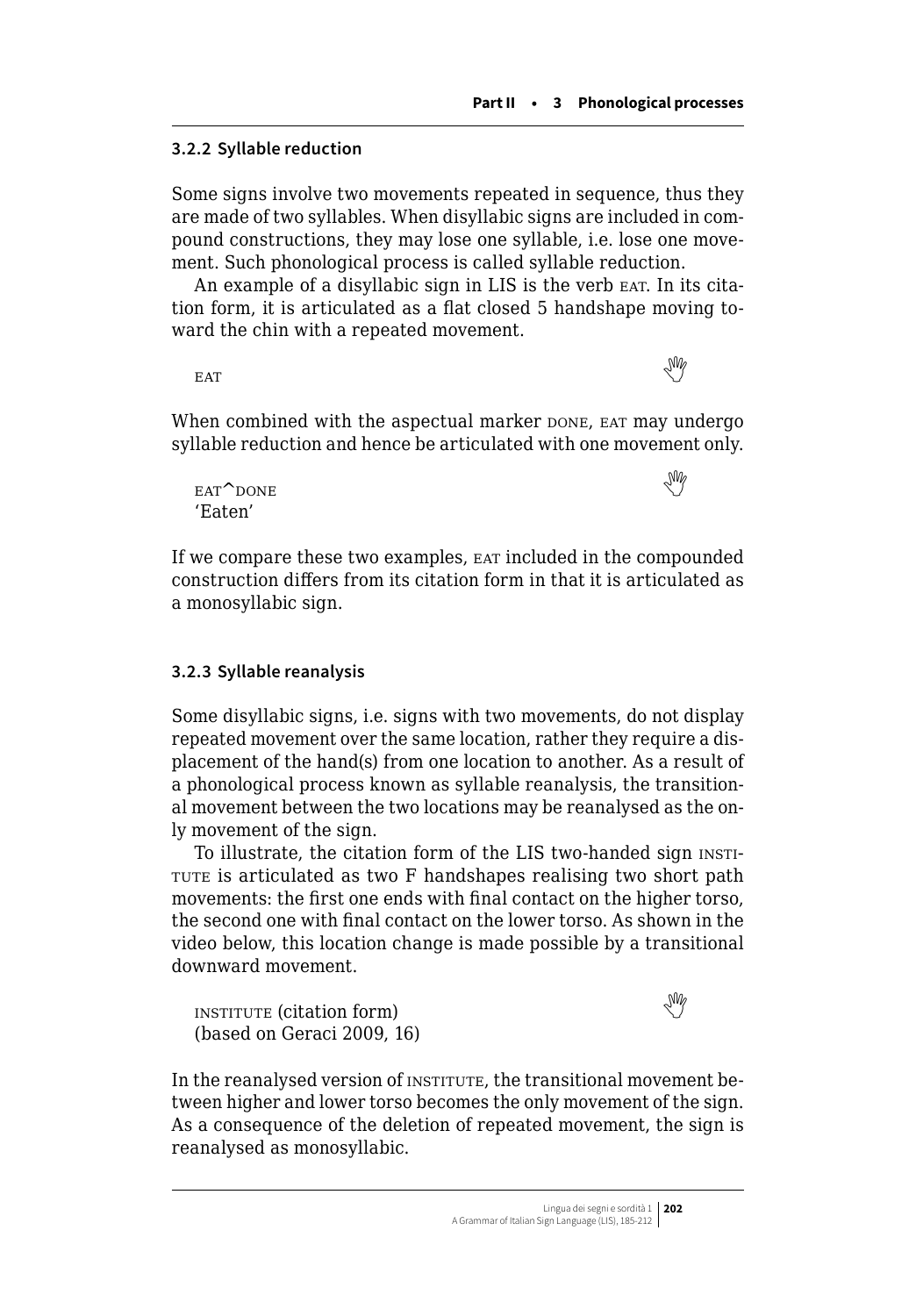<span id="page-18-0"></span>institute (reanalysed form)  (based on Geraci 2009, 16)

## **3.3 Processes affecting the prosodic word**

In this section, we focus on the prosodic constituent higher than the syllable: the prosodic word. The phonological processes occurring at this level usually have a morphological or syntactic motivation. In this section, reduplication and some effects of cliticisation and compounding are described.

#### **3.3.1 Reduplication**

Reduplication is a morphosyntactic phenomenon highly productive in LIS. It can be used to convey several grammatical functions, such as plurality [MORPHOLOGY 4.1], reciprocity [MORPHOLOGY 3.1.3], exhaustivity [MORPHOLOGY 3.1.2.3], and different types of verbal aspect [MORPHOLO-GY 3.3]. We refer the reader to the aforementioned sections for details about the use of reduplication for morphological purposes.

From a phonological perspective, reduplication can be realised as repetition of the sign without dislocation (simple reduplication), or it can be combined with a shift in the signing space (e.g., sideward reduplication). Simple reduplication can be observed in aspectual modifications. As shown in (a) below, the verb go is a one-handed sign articulated with a simple path movement in the neutral space. This sign can be reduplicated, as in (b), maintaining the same starting point and the same end point to express habitual aspect [MORPHOLO-GY 3.3.1.1]. This aspectual modification indicates that the event of going to a certain place happened repeatedly over time.

| a. Go (citation form)                             | ₩ |
|---------------------------------------------------|---|
| $b.$ $\cot + f$ (habitual aspect)<br>'Used to go' | ₩ |

Sideward reduplication can be observed in the plural form of some nouns: the sign is typically repeated with slight lateral dislocations toward the ipsilateral region of the signing space. To illustrate, we show below the noun villa in its citation form (a) and plural form (b).

| a. VILLA (citation form)                  | ₩ |
|-------------------------------------------|---|
| $b.$ VILLA $++$ (plural form)<br>'Villas' | ₩ |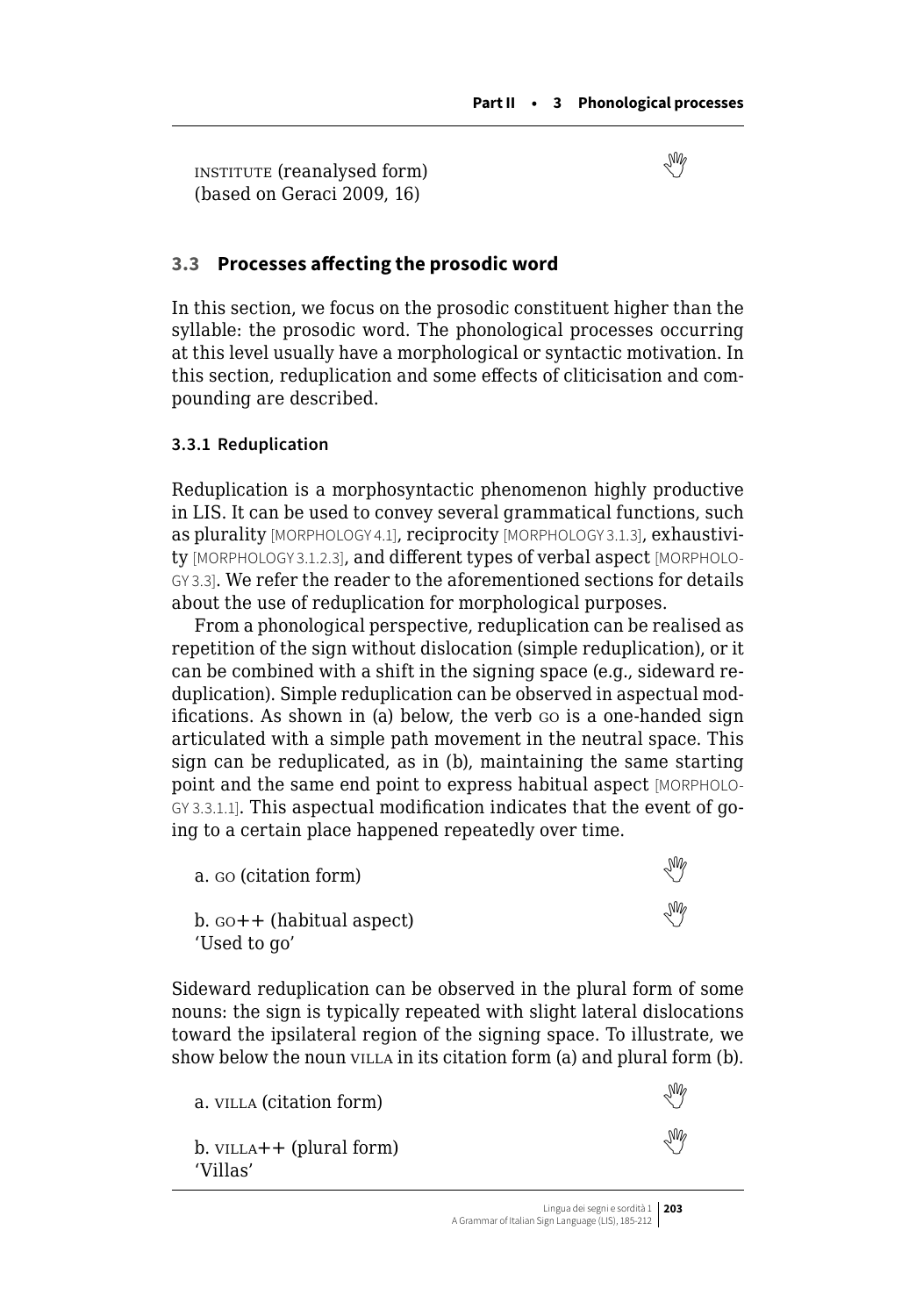Reduplication may involve either all phonological components of a sign or some selected features. For example, the noun child is a onehanded sign articulated in the neutral space with a short, repeated movement. When pluralised, the sign undergoes sideward reduplication. In the reduplicated forms, the movement component of CHILD can be phonologically reduced, as in (a), or left unspecified with the sideward dislocation as the only movement of the sign, as in (b).

 $a.$ child $++$  (reduced movement  $+$  dislocation) 'Children' (based on Bertone 2011, 99)

b.child + (dislocation only) 'Children' (based on Bertone 2011, 99)

Reduplication of one-handed signs like CHILD may be realised by both hands. As we can see below, all the phonological features of the sign can be copied onto the signer's non-dominant hand. The resulting sign is a two-handed sign in which the hands move symmetrically.

 $CHILD++$ (two hands) 'Children' (based on Bertone 2011, 99)

Interestingly, to convey reduplication, the two hands can perform symmetrical movements or, in some cases, alternating movements. The noun TREE is a two-handed sign realised with both hands performing an upward path movement. Pluralisation can have two different realisations: the two hands can repeat the sign moving symmetrically, as in (a), or moving in an alternating fashion as independent articulators, as in (b).

a. tree++ (symmetrical movement)  'Trees' b.TREE++ (alternating movement) 'Trees'

## **3.3.2 Phonological effects of cliticisation and compounding**

Cliticisation consists in the fusion of two words in a syntactic string. As a consequence of this phenomenon, coalescence can be observed [PHONOLOGY 3.1.2].

Differently from cliticisation, compounding is a word formation process that combines two stems [MORPHOLOGY 1]. An example of compound in LIS is the sign for parents (FATHER^MOTHER), which combines the stems father and mother.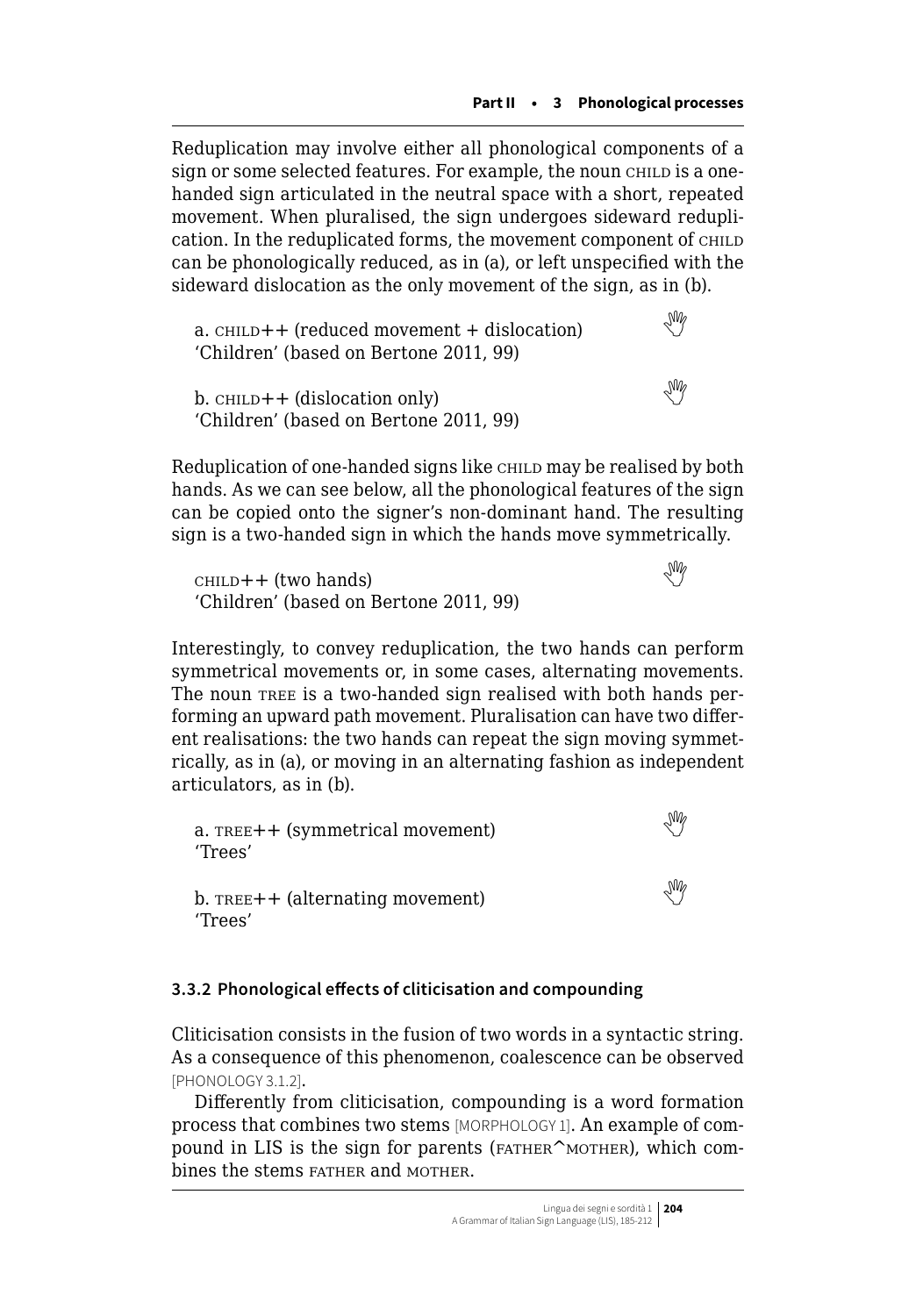<span id="page-20-0"></span>

| a. FATHER<br>(Geraci 2009, 29)                               |                |
|--------------------------------------------------------------|----------------|
| <b>b.</b> MOTHER<br>(Geraci 2009, 29)                        |                |
| C. FATHER <sup>A</sup> MOTHER<br>'Parents' (Geraci 2009, 29) | $\mathbb{R}^N$ |

Note that in some regions of Italy other variants of these signs may be used. If we compare the compound FATHER^MOTHER with the citation form of its two stems, we can observe some phonological differences. On the one hand, the signs father (a) and mother (b) exhibit a repeated path movement resulting in disyllabic signs. On the other hand, the two members of the compound (c) both lose their inherent repetition. As a result of compounding, deletion of phonological material is thus observed. This usually has an effect on duration in that the compound form tends to be shorter than the two input signs stringed together in a phrase. Another phonological effect of compounding is that the transitional movement from the handshape of the first stem to that of the second stem is reanalysed as the main movement of the compound.

For more details about the characteristics of compounds in LIS, the reader is referred to the relevant sections in the Morphology part [MORPHOLOGY 1].

## **3.4 Processes affecting higher prosodic units**

This section presents some phonological processes affecting prosodic units larger than prosodic words. Specifically, we discuss issues related to the organisation of the signing space as well as differences in the whispered and shouted registers.

#### **3.4.1 Organization of the signing space**

The organisation of the signing space [PRAGMATICS 8] in LIS is highly connected with grammar. Indeed, some constructions capitalise on space to convey precise syntactic meanings. To illustrate, we discuss how three different linguistic phenomena affect the use of the signing space: involvement of multiple discourse referents [PRAGMAT-ICS 1], subordination [SYNTAX 3.2], and contrastive focus [PRAGMATICS 4.1.3].

When two or more referents are involved in a signing production, they can be distinguished on the basis of the spatial locations they are associated with. In the LIS example below, the signer associates a location on the left side in space with the referent 'Maria' and a location on the right side in space with the referent 'Gianni'.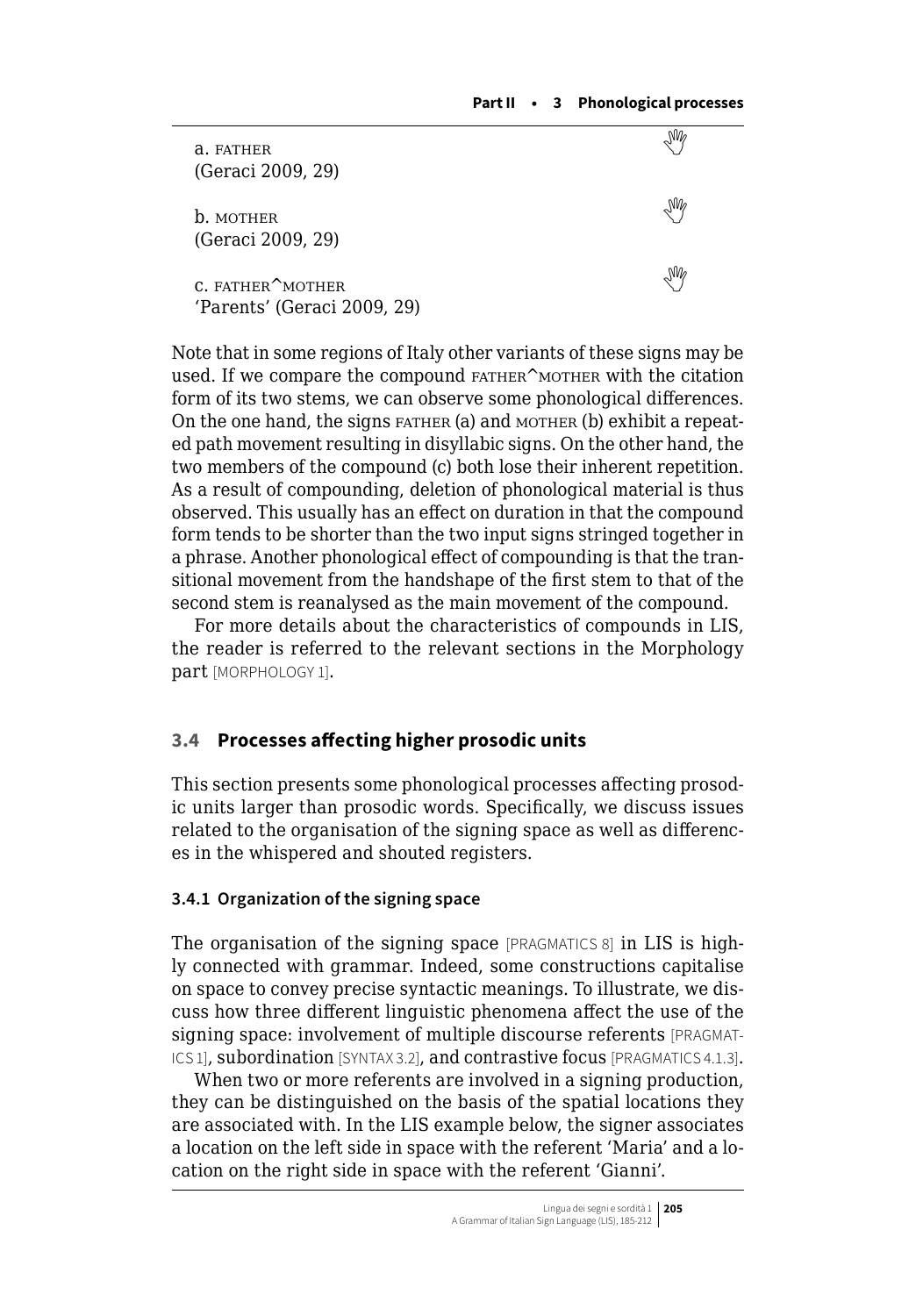$\texttt{TDDAY IX}_1 \texttt{ MARIA}_a \texttt{GIANNI}_b \texttt{IX}_{1\texttt{1}} \texttt{MEET}_a \texttt{1MEET}_b \texttt{DONE} \tag{\text{W}^1, \text{W}^2, \text{W}^3, \text{W}^4, \text{W}^5, \text{W}^6, \text{W}^7, \text{W}^8, \text{W}^9, \text{W}^9, \text{W}^8, \text{W}^9, \text{W}^9, \text{W}^9, \text{W}^9, \text{W}^9, \text{W}^9, \text{W}^9, \text{W}^9, \text$  $\texttt{TDDAY IX}_1 \texttt{ MARIA}_a \texttt{GIANNI}_b \texttt{IX}_{1\texttt{1}} \texttt{MEET}_a \texttt{1MEET}_b \texttt{DONE} \tag{\text{W}^1, \text{W}^2, \text{W}^3, \text{W}^4, \text{W}^5, \text{W}^6, \text{W}^7, \text{W}^8, \text{W}^9, \text{W}^9, \text{W}^8, \text{W}^9, \text{W}^9, \text{W}^9, \text{W}^9, \text{W}^9, \text{W}^9, \text{W}^9, \text{W}^9, \text$  $\texttt{TDDAY IX}_1 \texttt{ MARIA}_a \texttt{GIANNI}_b \texttt{IX}_{1\texttt{1}} \texttt{MEET}_a \texttt{1MEET}_b \texttt{DONE} \tag{\text{W}^1, \text{W}^2, \text{W}^3, \text{W}^4, \text{W}^5, \text{W}^6, \text{W}^7, \text{W}^8, \text{W}^9, \text{W}^9, \text{W}^8, \text{W}^9, \text{W}^9, \text{W}^9, \text{W}^9, \text{W}^9, \text{W}^9, \text{W}^9, \text{W}^9, \text$ 'Today I met Maria and Gianni.'

In this example, the referent-location association is realised by leftward and rightward body lean, but it could also be signalled by pointing signs directed toward the relevant locations in space. The locations *a* and *b* are relevant to verb agreement: the inherently reciprocal verb meet agrees with first person and the location on the left to express the meaning 'I meet Maria' and it agrees with first person and the location on the right to express the meaning 'I meet Gianni'.

Another linguistic context in which a larger spatial area is likely to be used is subordination. To illustrate, we consider a simple declarative sentence like (a) and a more complex sentence involving subordination like (b).

a. PIERO<sub>a</sub> CONTRACT SIGN 'Piero signed the contract.'

b. GIANNI<sub>a</sub> SAY PIERO<sub>b</sub> CONTRACT SIGN 'Gianni said that Piero signed the contract.' (based on Geraci, Aristodemo 2016, 104)

To compare the two sentences in terms of use of space, we show below the spatial location of the referent signing the contract (piero) in each sentence.



a. PIERO<sub>s</sub> (subject of the matrix sentence)



b. PIERO<sub>b</sub> (subject of the subordinated sentence)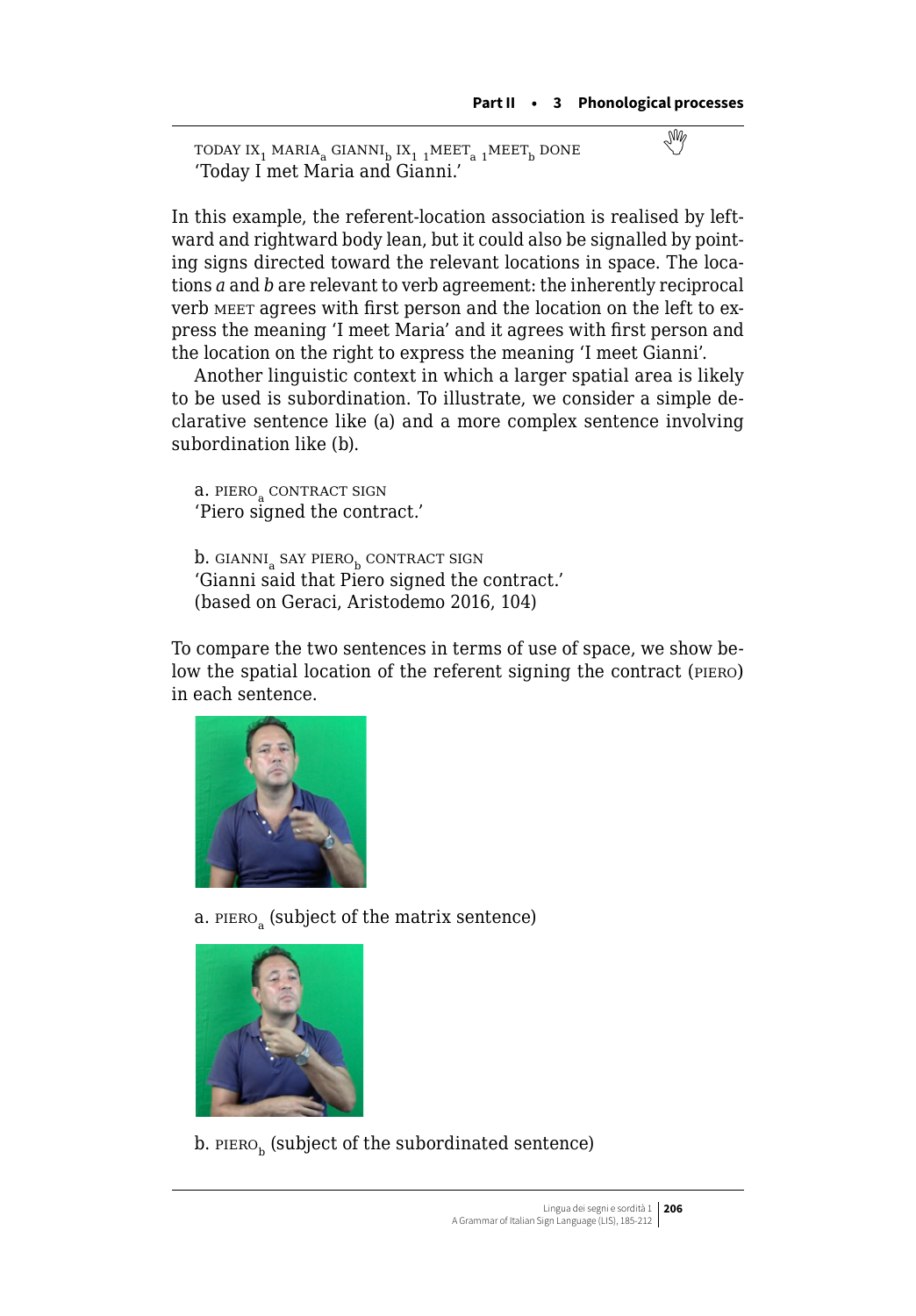In the declarative sentence (a), the sign piero is articulated in *a*, i.e. an ipsilateral point in space, the default location devoted to subjects in LIS. In the sentence involving subordination (b), this ipsilateral location is already occupied by the subject of the main clause (gianni), therefore it is not available to the subject of the subordinated clause piero. The clause embedded under the verb of saying requires additional space to accommodate the referent piero, which is then located in *b*, a point in the contralateral area.

Contrastive focus is another syntactic construction in LIS that imposes a marked organisation of the signing space. Imagine that someone says that a kid likes tomatoes, but this is untrue according to someone else. A plausible remark containing contrastive focus is provided below.

NO. CARROT IX<sub>a</sub> (IX<sub>3</sub>) LIKE RED<sup> $\sim$ </sup>SASS(curved open L): 'round'<sub>b</sub> (IX<sub>3</sub>) like.not 'No, he likes CARROTS, not tomatoes.'

To contrast the two types of referents involved (carrots and tomatoes), the signer is likely to locate them in two distant locations in space, *a* and *b*.







b.  $RED$ <sup> $\triangle$ </sup>SASS(curved open L): 'round'<sub>b</sub> 'Tomatoes'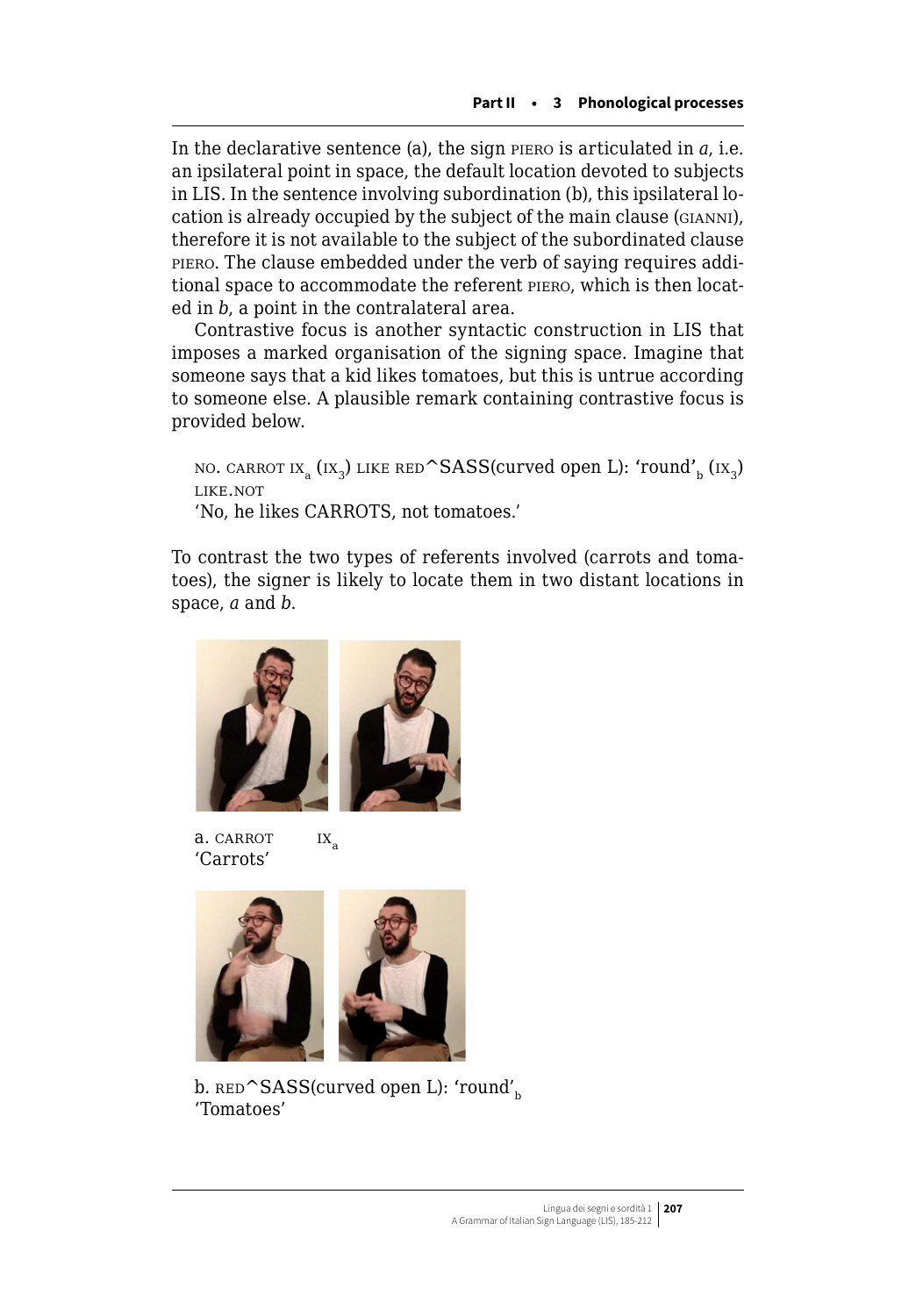In this case, the sign carrot is located in *a*, i.e. a contralateral point in space, through a pointing sign. In contrast, the compound sign red^SASS(curved open L): 'round' [MORPHOLOGY 5.2] is localised in *b*, i.e. an ipsilateral point in space.

## **3.4.2 Differences in "loudness": Whispering and shouting mode**

The use of the signing space may be affected by register as well. In particular, variation in signing can be observed depending on the identity of the addressee and the extra-linguistic context. In this section, we discuss two register types: whispering and shouting. The whispering mode is usually adopted when the signer communicates in close contact to the addressee and wishes to make the message less noticeable to other people. Conversely, the shouting mode takes place when the message is directed to someone far away and signing is evident and clear on purpose.

To illustrate register differences in LIS, we present the same content expressed in three different ways: spontaneously (a), in shouting mode (b), and in whispering mode (c), respectively.

 top  $\frac{1}{2}$ a. PRESIDENT ARRIVE LATE 'The president, he is coming late.' (spontaneous production)

re bl-b  $\overline{b}$ .attention\_getter TODAY PRESIDENT ARRIVE LATE 'EXCUSE ME, THE PRESIDENT IS COMING LATE.' (shouting mode)

eg-shift **c.PRESIDENT ARRIVE LATE** 'The president is coming late.' (whispering mode)

Shouting and whispering differ in many respects. In both cases, discourse usually begins by capturing the addressee's attention. Shouted signing directed to a general audience can be introduced by the following attention-getters: waving the hands from side to side, as in (a) below, or moving them quickly on the midsagittal plane back and forth, as in (b).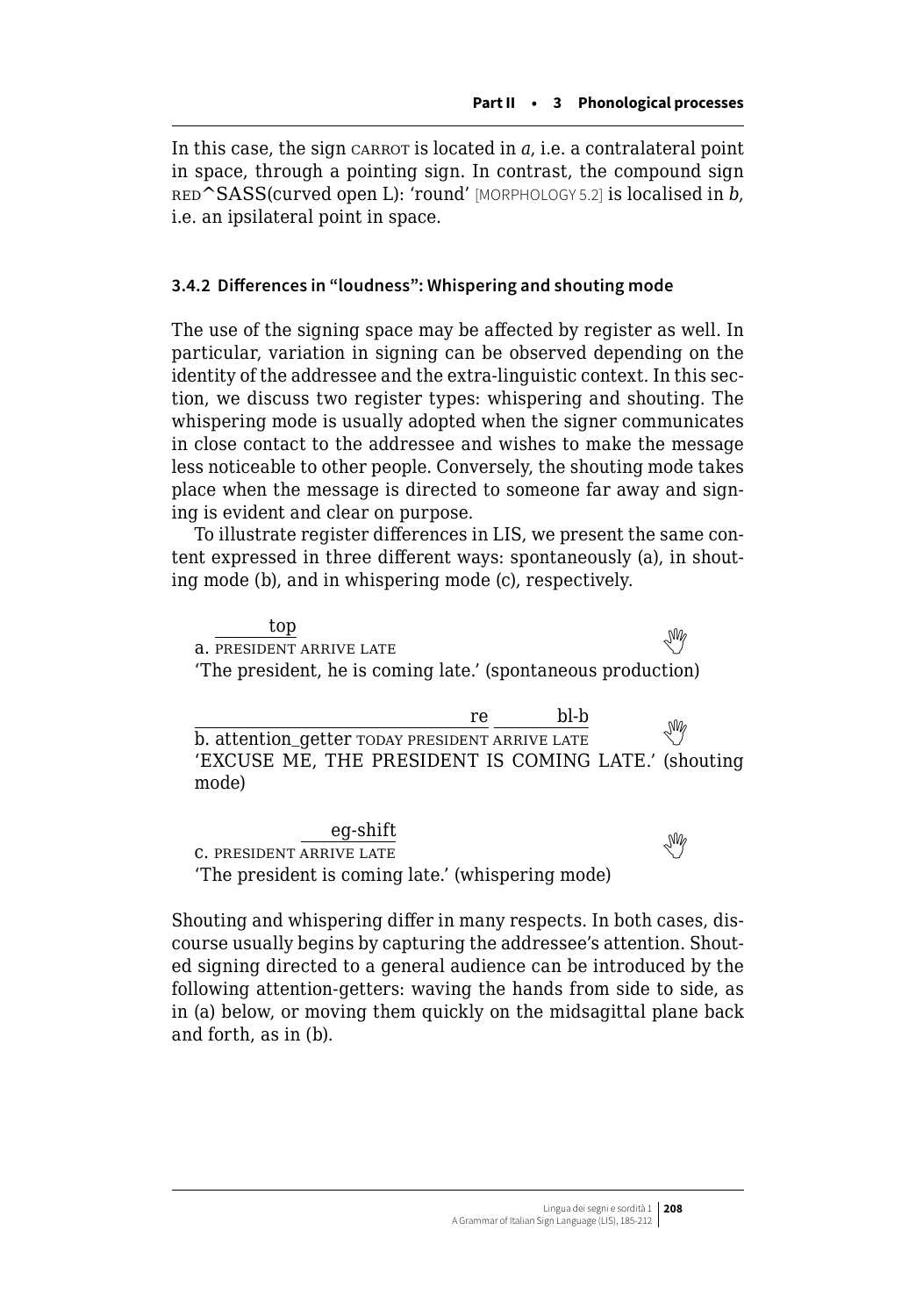

a. attention-getter signal (lateral plane)



b. attention-getter signal (midsagittal plane)

On the other hand, whispered discourse is directed to one addressee (or a few addressees) only. In order to hide the message from third parties, the addressee's attention is captured simply by establishing eye contact.



Establishment of eye contact (with someone on the left side)

While whispering, the signer does not necessarily have to maintain eye contact through the whole utterance. In fact, after the initial eye contact as attention-getter, the signer is likely to shift his/her gaze away from the addressee to make the message less noticeable.

The most remarkable difference between shouting and whispering is the extension of the signing space: the former makes use of larger space, the latter of smaller space. The two screenshots below show the same sign  $(LATE)$  articulated in the two registers: in shouting (a), the dominant hand is completely extended in the signing space in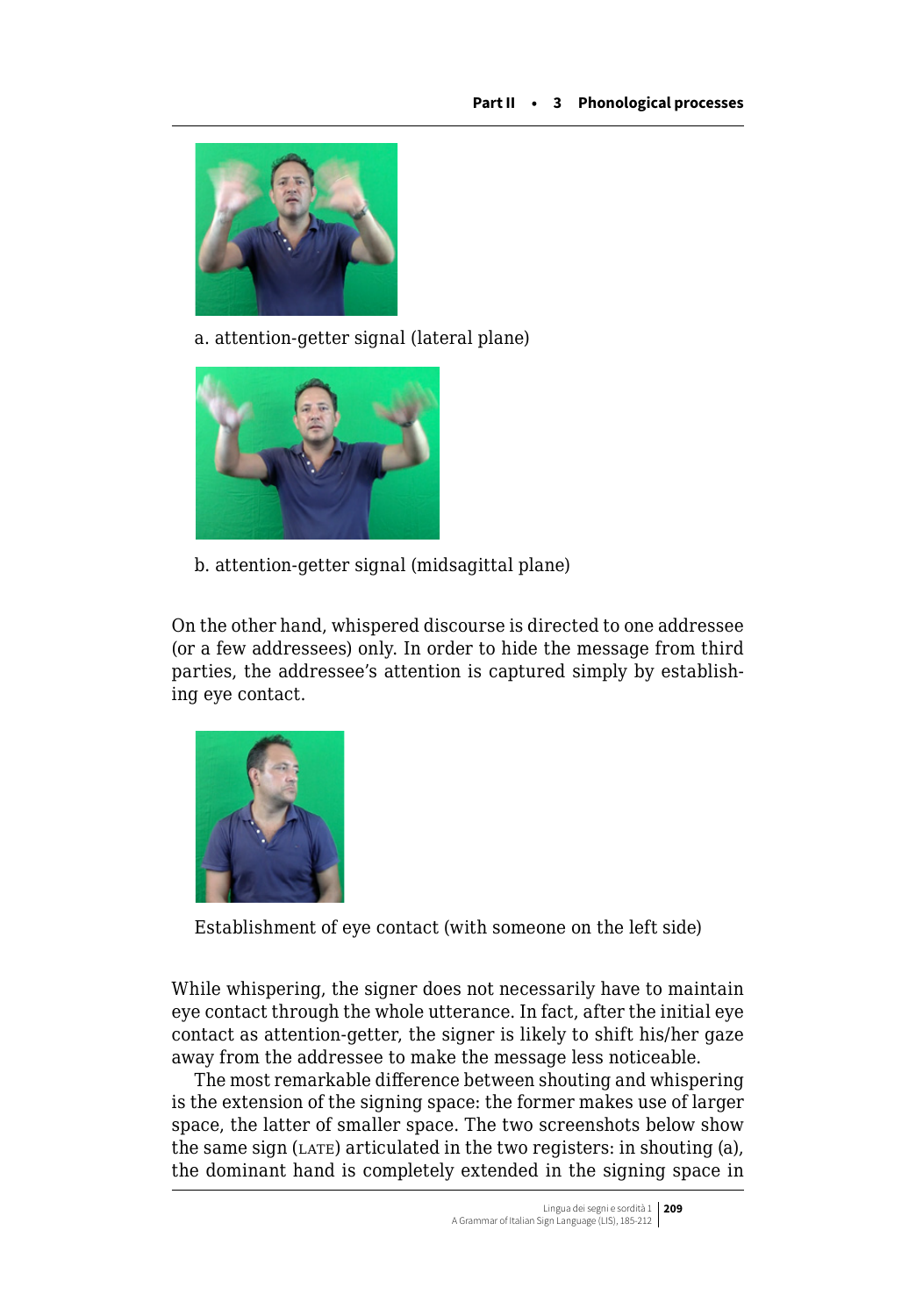front of the signer's torso; while in whispering (b), the dominant hand articulates the sign in a small area in front of the signer's lower torso.



a. LATE (shouting mode)



b. LATE (whispering mode)

Enlarging and shrinking the signing space can influence signing speed. Indeed, the articulation of larger signs generally takes more time than the articulation of smaller signs.

The different use of space is often associated with variations of the amplitude of motion [PHONOLOGY 3.1.3]. Typically, movements are proximalised in shouting and distalised in whispering. For example, let us consider the sign president, which is articulated with repeated wrist rotation in its citation form. In shouted discourse, this sign undergoes proximalisation, thus the movement is realised at the elbow joint (a), rather than wrist joint (b).



a. PRESIDENT (shouting mode)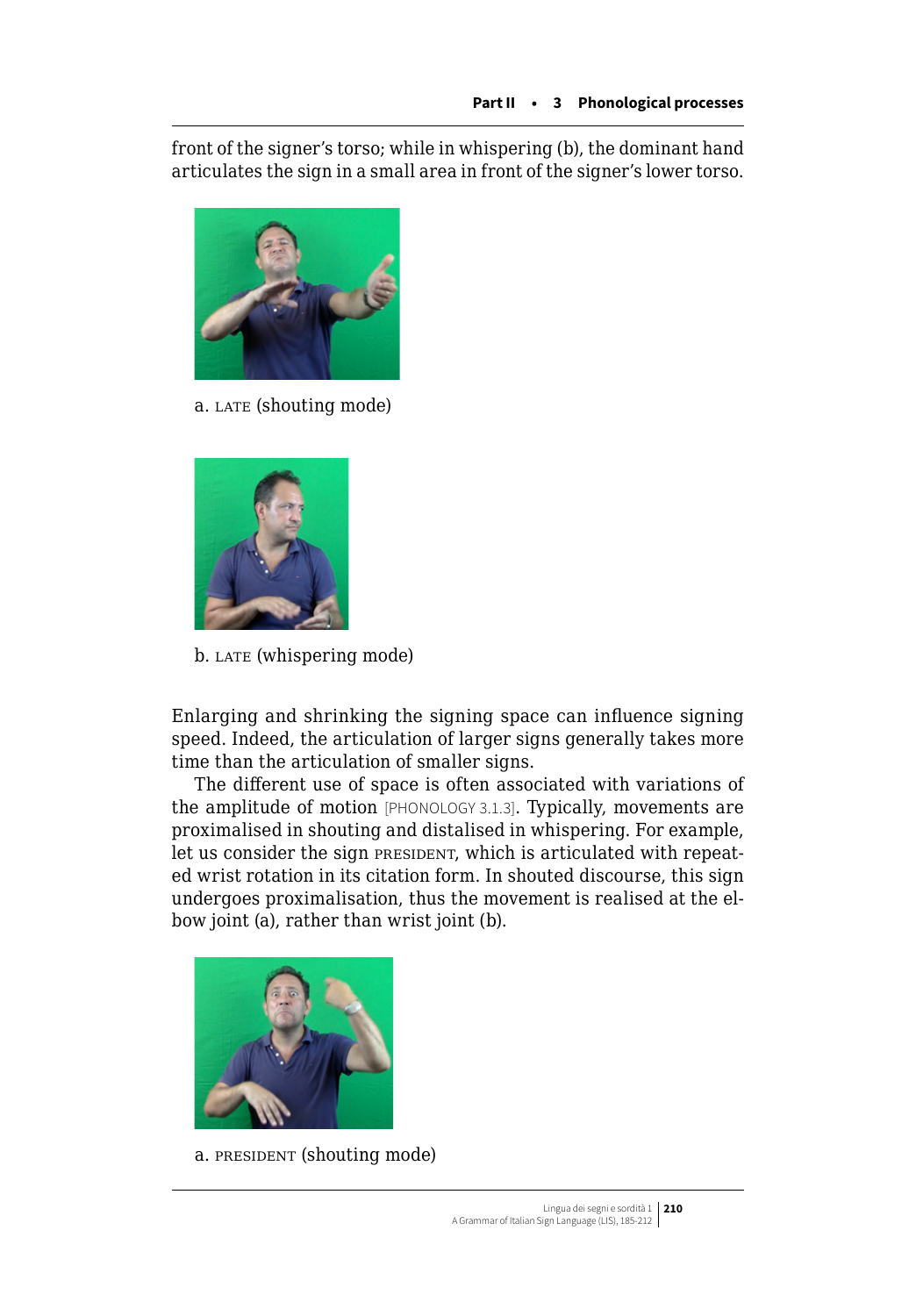

b. PRESIDENT (whispering mode)

In shouted discourse, proximalisation is used to make the sign more evident and easily perceivable over distance.

Another difference in the manual articulation of signs is the more frequent use of one-handed versions in whispered discourse, as opposed to two-handed versions in shouted discourse. For example, the sign ARRIVE is a two-handed sign in LIS. This form is maintained in the shouting mode (a), while it is reduced by weak drop [PHONOLOGY 3.1.4] in the whispering mode (b).



a. arrive (shouting mode)



b. ARRIVE (whispering mode)

The screenshots presented in this section show another important difference: typically, shouting involves vivid facial expressions, while whispering is associated with reduced non-manual behaviour. In some whispered productions, however, signers might decide to replace some manual signs with non-manual signals to reduce visibil